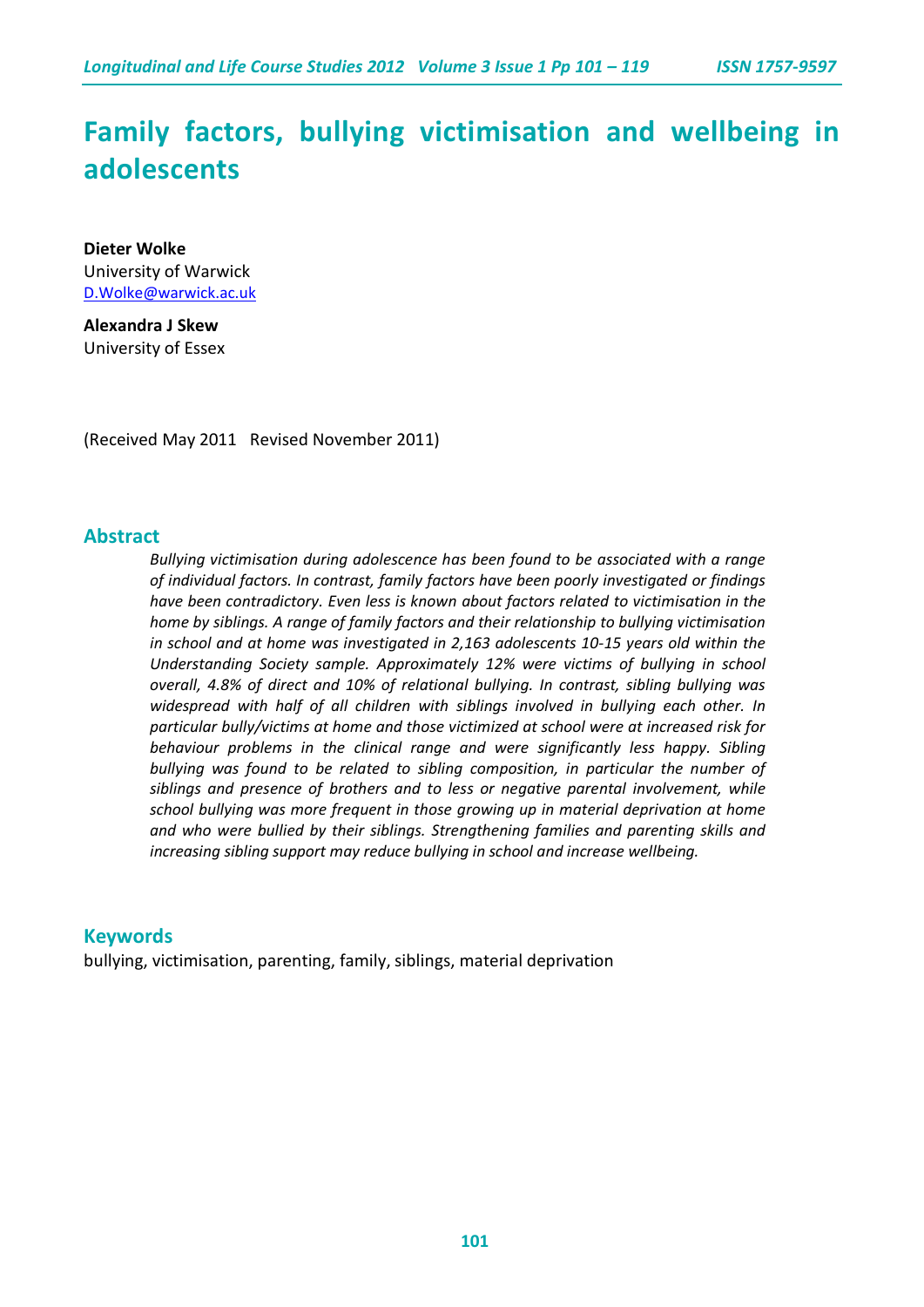#### **Introduction**

#### **Understanding Society**

*Understanding Society* (UKHLS) investigates whole households and includes collection of data from all adult family members and via selfcompletion questionnaires from children aged 10 to 15 years residing in the household. Thus it allows for the investigation of family factors on adolescents' wellbeing. One issue that has received much interest in recent years is bullying by peers in school and more recently, bullying by siblings at home (Wolke and Skew 2012). However, little is known how family factors affect adverse sibling relationships and how, in turn, these may be related to experience of bullying with peers at school and wellbeing. This is the overreaching question of the study reported here. However, for this analysis, only data from wave 1 of *Understanding Society* were available and the study outlined here is crosssectional and thus does not allow for the examination of causal pathways with respect to family factors and sibling and school bullying. Nevertheless, this unique dataset allows for the study of associations between family factors and both sibling and school bullying, and associations between sibling and school bullying and behaviour problems and unhappiness, while controlling for family factors. Once data from waves 3 and 5 of *Understanding Society* are available, future research will be able to determine the causal nature of these relationships and incorporate additional data sources such as school, health or criminal record data.

#### **Background**

Bullying victimisation refers to children being exposed repeatedly and over time, to negative actions on the part of one or more other peers who are or perceived to be stronger (Olweus 1993). It is systematic abuse of power with three crucial elements: repetition, intention to harm, and unequal power. Bullying can be direct including verbal abuse, hitting, kicking, beating, destroying others' belongings, or blackmail. In contrast, relational bullying refers to deliberate social exclusion of children such as ignoring, excluding them from games or parties, spreading gossip, or framing them to be humiliated (Woods and Wolke 2004). Children can be involved in bullying as either the targets of bullying (victims), as the perpetrators (bullies) or being a target but also bullying others

(bully/victim). Finally, most children not involved in bullying are neutrals.

Bullying victimisation is a universal problem and the prevalence of victimisation ranges from approximately 10-25% across countries (Nansel et al 2004, Analitis et al 2009, Wolke et al 2001). Both bullying others and in particular, victimisation, is moderately stable over short to moderate periods (Sapouna et al 2011, Wolke et al 2009) and even from primary to secondary school (Schafer et al 2005). Victimisation is not random but related to individual traits and experiences, some of which may be heritable (Ball et al 2008). Children who are male, either socially withdrawn, shy or impulsive in their behaviour, have no or few friends, are disliked, show easily a reaction (e.g. cry, run away) or are emotionally dysregulated and have few coping skills, have been reported to be more likely to become victims of bullying (Stassen Berger 2007, Olweus 1994, Smith 2004, Shields and Cicchetti 2001, Veenstra 2005, Williams et al 2006). Bullying and peer victimisation is likely to originate or be maintained over time as a result of the interplay between inter- and intra-individual variables (Bronfenbrenner 1979, Swearer and Doll 2001, Dishion et al 1995) with family as a primary developmental context (Stassen Berger 2007, Smith and Myron-Wilson 1998). Parents can either directly or indirectly impact on children's peer relationships (Ladd and Kochenderfer-Ladd 1998) by being role models for use of aggressive means to achieve goals (Bandura 1973), creating internal working models of relationships in their offspring (Sroufe et al 2010) or by destabilizing intra-family relationships (Ingoldsby et al 2001). However, while family factors have been investigated in relation to perpetrators of aggression such as conduct disordered or delinquent adolescents (Fergusson et al 2004), much less is known about family factors and their relationship to peer victimisation. Where they have been investigated, findings regarding the impact of socio-economic conditions (Wolke et al 2001, Due et al 2009), parenting and bullying are inconsistent (Georgiou 2008, Veenstra 2005). Some studies have found that social deprivation, low father involvement, low parent support or low levels of family cohesion (Hart et al 2000) or harsh and reactive parenting (Barker et al 2008) and maltreatment (Shields and Cicchetti 2001) predicted victimisation. In contrast, others reported that socio-economic status is not related to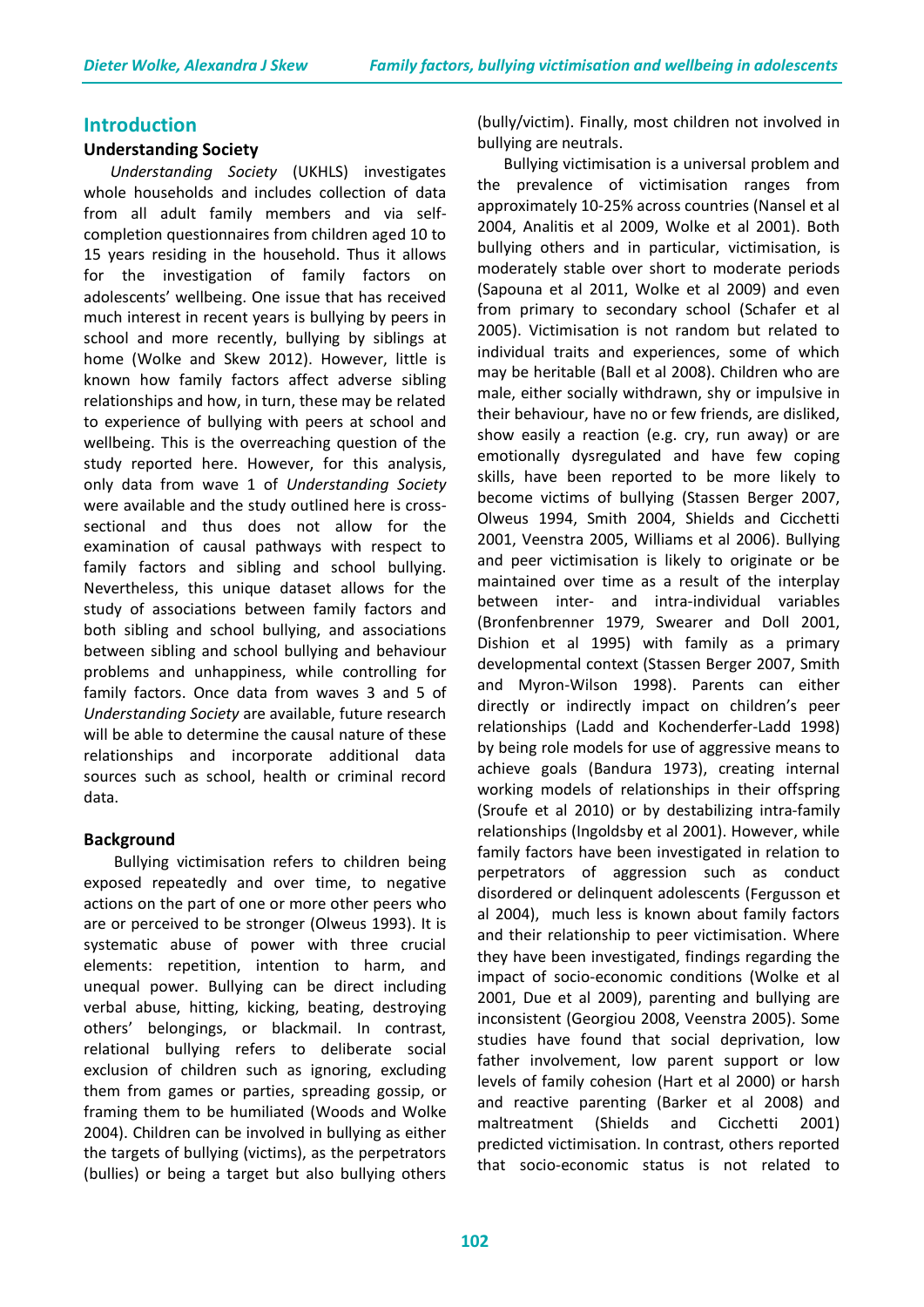victimisation (Wolke et al 2001) and that victims more often come from families characterised by high levels of cohesion (Bowers et al 1992), high levels of parental involvement and support (Bowers et al 1992, Baldry and Farrington 1998, Haynie et al 2001, Bowers et al 1994) and parental overprotectiveness (Berdondini and Smith 1996, Georgiou 2008, Perren and Hournung 2005). Finally, studies on family factors and bullying are mainly based on selected and small samples. In this study we take a nationally representative sample of UK adolescents, and examine how a range of family factors, including family structure, parenting behaviours and socio-economic status measures (e.g. household income and household material deprivation), are related to bullying at school.

We also consider how family factors are related to bullying amongst siblings within the home. Positive quality of sibling relationship and interaction can facilitate the acquisition of skills (Cicirelli 1995, Azmitia and Hesser 1993), the provision of emotional support (Stormshak et al 1996), protection from other family adversities such as adverse life events (Gass et al 2007), marital conflicts (Jenkins et al 2005) or poor peer relationships (Bowes et al 2010). On the other hand, physical aggression between siblings has been reported to be the most common form of family violence (Ensor et al 2010) and sibling aggression is experienced by up to half of all children in the course of a month (Wolke and Skew 2011, Duncan 1999). Unlike friendships but similar to peer relationships in the classroom, sibling relationships are involuntary, i.e. children cannot choose the siblings they live with, but are born into these relationships. Siblings are rarely equal in terms of age, size and physical or psychological strength; therefore there is an imbalance of power. Furthermore, the direct or indirect attacks are not single events but are frequent and repeated. Finally, similar to peers confined in the same group, siblings spend considerable amounts of time together, often in the absence of an adult, which provides significant opportunities for the bullying of one sibling by another. Time spent together leads to familiarity that can breed contempt. This means they know exactly how to provoke or upset their siblings (Ensor et al 2010). Sibling interactions are emotionally charged relationships defined by strong, uninhibited emotions of positive, negative and sometimes ambivalent quality (Brody 2004).

Yet, compared to bullying at school, much less research has considered repeated intention to harm, i.e. bullying between siblings, and no previous study has considered how family factors such as parenting behaviours might be related to sibling bullying. Experience of sibling bullying, in particular as victims who also bully (bully/victim) has also been reported to increase the likelihood of being a victim of bullying at school (Menesini et al 2010, Duncan 1999, Wolke and Samara 2004). We examine this association in this study, whilst controlling for family factors.

But does bullying at home or at school matter for wellbeing? Bully/victims and those involved in both relational and direct aggression have been found to most likely exhibit externalising problems (Wolke et al 2000), anxiety and depression (Hawker and Boulton 2000) or psychotic symptoms (Bebbington et al 2004), with increasing evidence for a dose-response relationship (Wolke and Skew 2011). Longitudinal studies support these findings, with victims of bullying in primary school more often suffering internalising and externalising problems (Kumpulainen et al 2001), and more likely to have psychiatric diagnoses years later (Sourander et al 2007, Sugden et al 2010). Furthermore, a doseresponse relationship was reported between multiple victimisation by adults and peers and psychosis-like symptoms (Schreier et al 2009, Arseneault et al 2011). Conversely, positive family and sibling relationships and neighbourhood support can protect children from the adverse impact of victimisation (Bowes et al 2009). Thus, are sibling and school bullying related to behaviour problems and unhappiness? Furthermore, are these relationships maintained once we control for family factors? An understanding of family factors, their relationship to bullying at home and school and adolescent wellbeing, should not only aid future longitudinal research, but provide first indications for potential family-based interventions to prevent bullying in school.

# **Methods**

# **Study**

Data were derived from the Youth Questionnaire, as well as the adult interview and adult self-completion questionnaire, collected as part of *Understanding Society*, the UK household longitudinal study, a new household survey which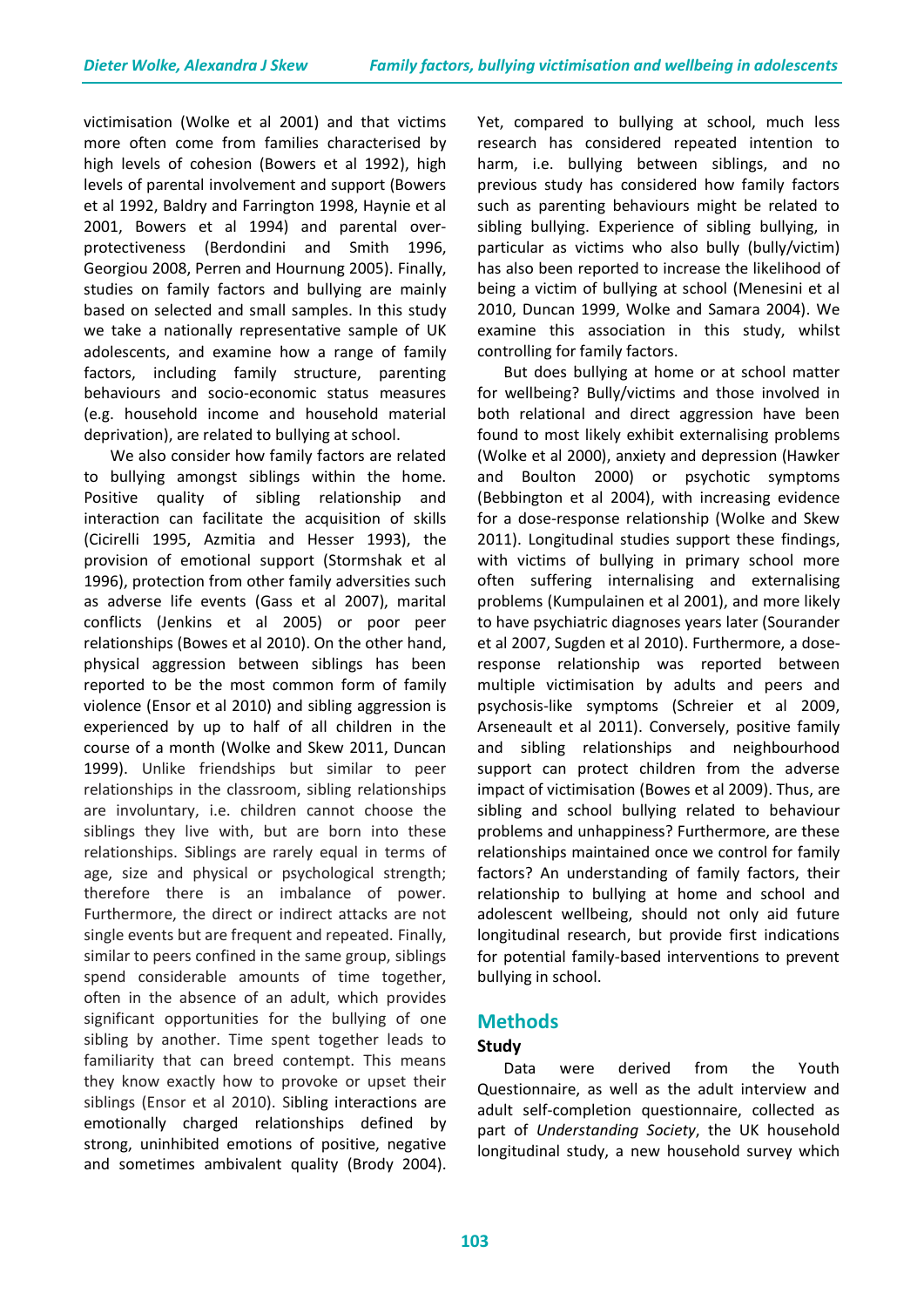began in 2009 and interviews 40,000 households across the United Kingdom

#### [\(www.understandingsociety.org.uk/\)](http://www.understandingsociety.org.uk/)

Fieldwork for each wave of *Understanding Society* is spread over a 2 year period.

#### **Sample**

The sample is taken from the first year of the first wave, which interviewed around 14,000 households, amounting to 22,265 adult interviews and 2,163 self-completed questionnaires by youths aged 10-15. Characteristics of the youth sample, as well as characteristics of the parents of the youth sample, can be found in Tables 1 and 2 respectively, of the Early Findings report (Wolke and Skew 2011). Questions relating to bullying at school were asked of all youths completing the Youth Questionnaire. In addition, questions relating to bullying with siblings at home were asked of all those that reported having siblings at home. We restrict our analysis to include only children that had at least one sibling in the household and for which information on both sibling and school bullying was available (N=1,823), given our interest in exploring the relationship between sibling and school bullying. Dealing with item non-response on the explanatory variables of [i](#page-18-0)nterest yielded a final sample size of 1,746 youths<sup>1</sup>.

#### *1. Bullying Measures*

Children (with siblings) were identified as being involved in *sibling bullying,* using several questions relating to bullying perpetration and victimisation over the last six months. These questions have been used previously and are well validated (Wolke and Samara 2004, Menesini et al 2010, Wolke and Skew, 2012). Firstly children were asked "How often do any of your brothers or sisters do any of the following to you at home?" with the options "hit, kick, or push you", "take your belongings", "call you nasty names" and "make fun of you". Response categories then determine the frequency of each option: never; not much; quite a lot (more than 4 times in the last 6 months); a lot (a few times every week). Following this question children were asked whether they were the perpetrator of bullying towards their siblings "How often do you do any of the following to your brothers or sisters at home?" with the same options and response categories as mentioned above. Children who reported experiencing or perpetrating one or more of these behaviours 'quite a lot' or 'a lot' were considered as

being involved in sibling bullying. Four groups were constructed: 'neutral', 'pure victim', 'bully/victim' and 'pure bully'.

#### *2. School bullying*

School bullying was determined by an adapted version of the Child Relationship Questionnaire (Wolke et al 2000, Hamburger et al 2011, p.60-63). The following question "How often do you get physically bullied at school, for example getting pushed around, hit or threatened or having belongings stolen?" and then "How often do you get bullied in other ways at school such as getting called nasty names, getting left out of games, or having nasty stories spread about you on purpose?". As with the sibling bullying questions, children were also asked whether or not they were the perpetrators of such bullying. Again, children experiencing or perpetrating one or more of these types of bullying 'quite a lot' (more than 4 times in the last 6 months) or 'a lot' (a few times every week) were considered victims or bullying perpetrators. Although we intended to construct the same groups of victim, bully/victim and bully vs. neutrals, this was not possible, as less than 1% (22 adolescents) reported frequent bullying. Thus we constructed one overall variable of any victim of bullying at school (see Figure 1).

#### *3. Behaviour Problems*

These were determined with the Strength and Difficulties Questionnaire (SDQ) (Goodman 2001) and clinically relevant total problems constructed as a total score above the 90<sup>th</sup> percentile determined within this sample.

#### *4. Unhappiness*

Youths were asked a number of questions relating to how they felt about different aspects of their life including family, friends and their life as a whole. An overall happiness scale was created by reverse coding and then combining the scores for each item (alpha 0.73) (Chan and Koo 2010). Unhappy youths were those with scores less than the 10th percentile of all *Understanding Society* adolescents (see Wolke and Skew 2011).

#### *5. Family Factors*

The family factors were obtained from the interviews with the adult household members and consisted of the type of family in which the youth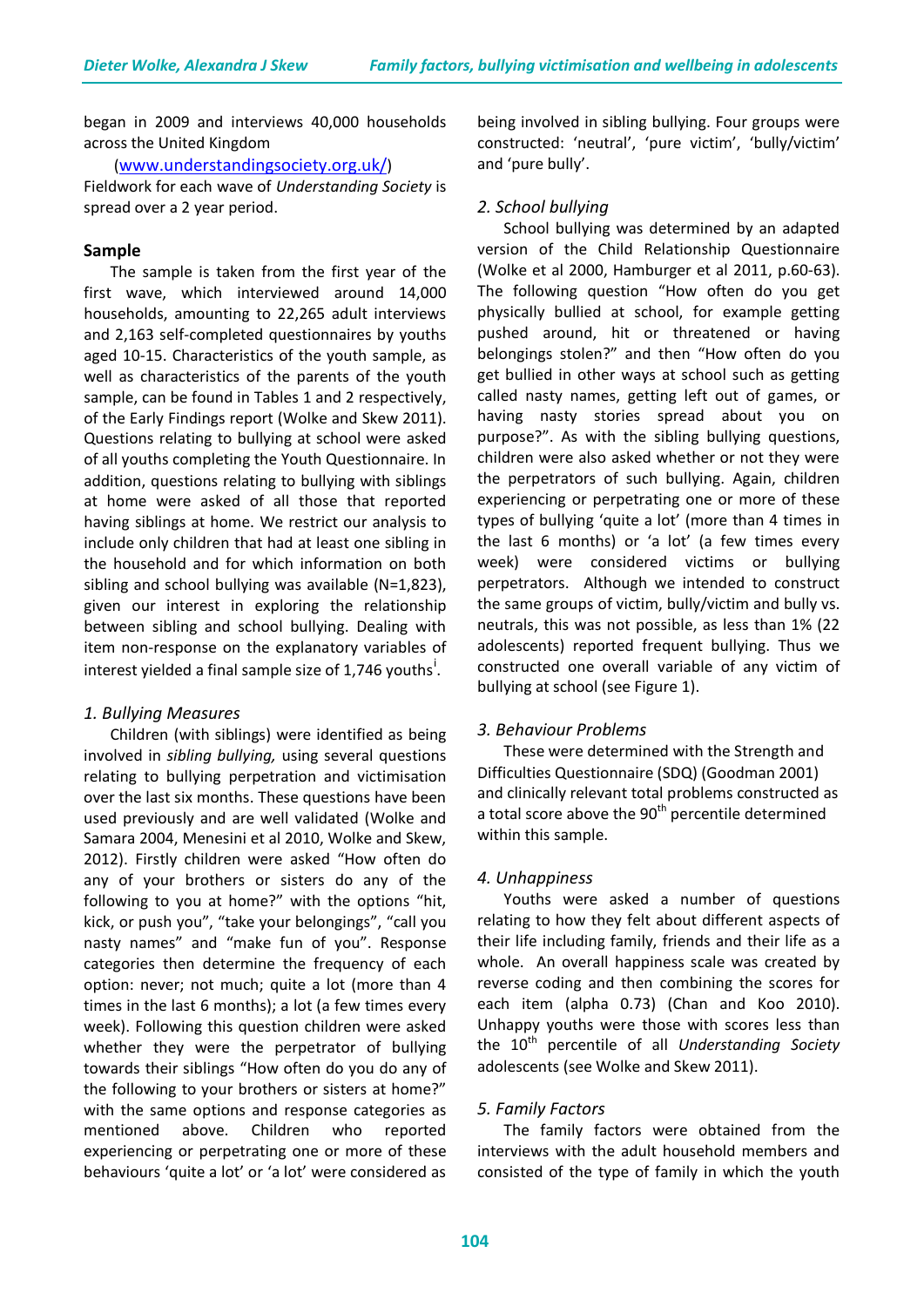lived (i.e. whether the youth lived with two natural parents, a lone-parent or step-parent family), the type and number of siblings in the household, the ordinal position of the child compared with his/her siblings (i.e. eldest, youngest, middle/twin), the composition of siblings (brothers, sisters, mixture), parenting behaviour (mother's response to questions such as "Most children have quarrels with their parents at some time. How often do you quarrel with your child/any of your children?"; "How often do you praise your child/any of your children?"; "How often do you cuddle or hug your child/any of your children?"), household income and deprivation (see Knies 2011), parental education and finally maternal mental health, measured using the General Health Questionnaire (GHQ), which is a commonly used screening instrument for psychiatric morbidity (Bowling 2005). For the maternal GHQ scores, a threshold of four was used to determine mothers with a mental health problem (Goldberg et al 1998). Other characteristics we considered are child age, gender and UK country.

# **Statistical Analysis.**

Bivariate analyses (Chi-Square, ANOVA) were used to examine the relationship between each

family or individual factor and sibling bullying or school bullying (Table 1). Following this, multivariate analysis using multinomial and binary logistic regression models was applied to investigate the independent association between family/individual factors and sibling bullying (Table 2, model 1) and school bullying (Table 2, model 2). In model 3 (Table 2), in addition to family and individual factors, sibling bullying was also included as an explanatory factor. Finally, the relationship between bullying at home and/or at school and behaviour problems and happiness was investigated, using multiple logistic regression after controlling for both family and individual factors.

# **Results**

#### **Prevalence of sibling and school bullying**

Over half of all children with siblings (54%) were involved in some type of bullying at home. Most common was to be both a bully and a victim (bully/victim: 34%), with the rest pure victims (16%) and a small proportion of pure bullies (4%) (Figure 1). At school, 12% of children reported being a victim of physical or relational bullying (Figure 1).



**Figure 1. Prevalence of sibling bullying involvement and of victimisation at school by peers**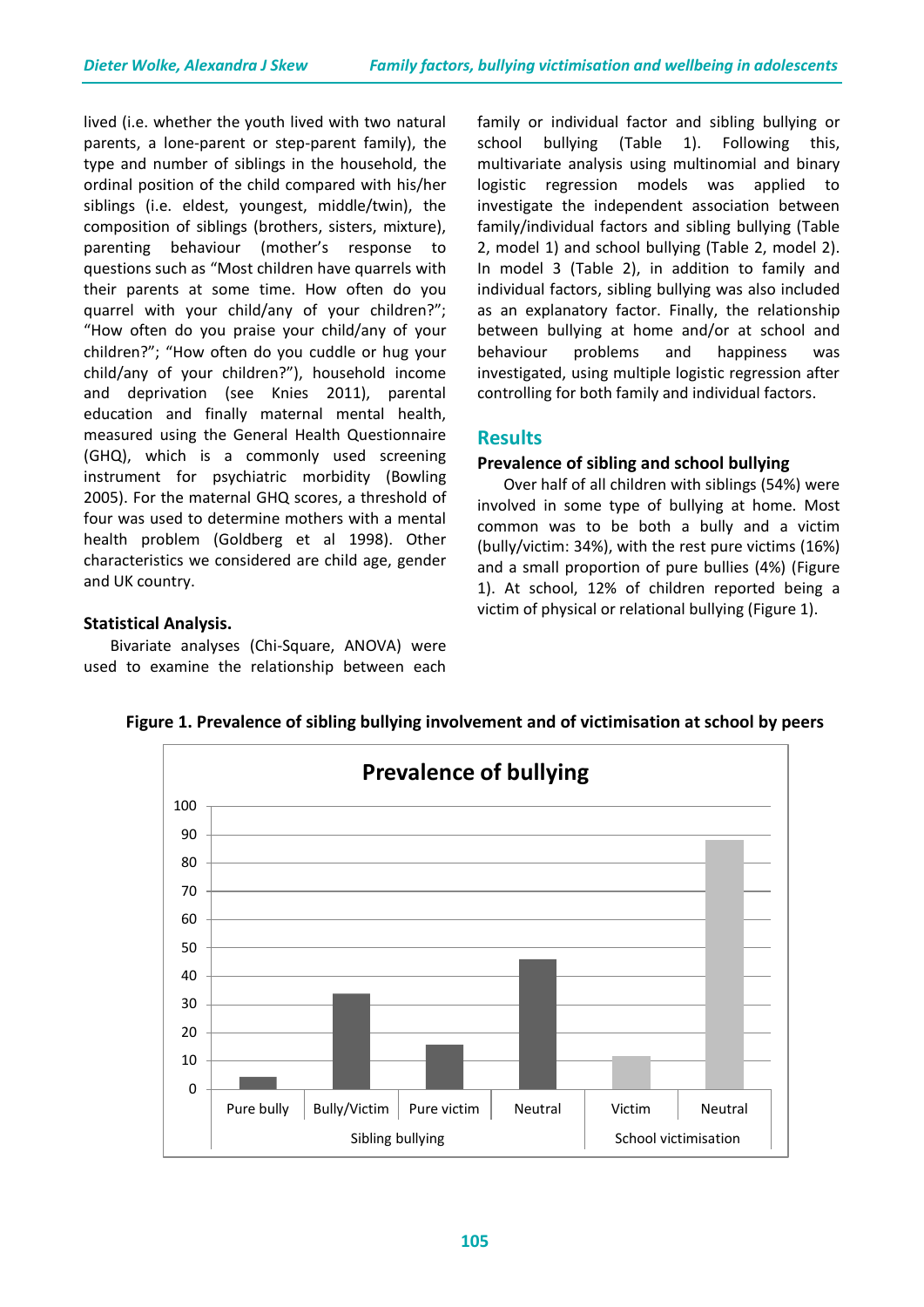# **Bivariate analysis of family and individual factors and sibling and school bullying**

Table 1 shows the relationship between individual, socioeconomic, and family factors and bullying among siblings and at school.

#### *Sibling bullying*

No country differences in the prevalence of different types of bullying at home were found. However, males were more likely to be bullies or bully/victims, and girls more likely to be pure victims. We also found younger children (aged 10- 12) were more often pure victims, whereas older children (aged 13-15) were more often pure bullies or bully/victims (Table 1).

Family or sibling types were not associated with sibling bullying, but number of siblings and composition of siblings were important. Having more than one sibling, and in particular, having brothers or a mixture of brothers and sisters, increased the chance of being involved in some sort of sibling bullying. Ordinal position was also associated with sibling bullying, with youngest children being the least likely to be involved in any kind of bullying behaviour. Household income, material deprivation and parental education levels were not associated with sibling bullying, however, youths living in a family in income poverty (household income less than 60% median income) were more likely to be involved in sibling bullying, particularly as bully/victims.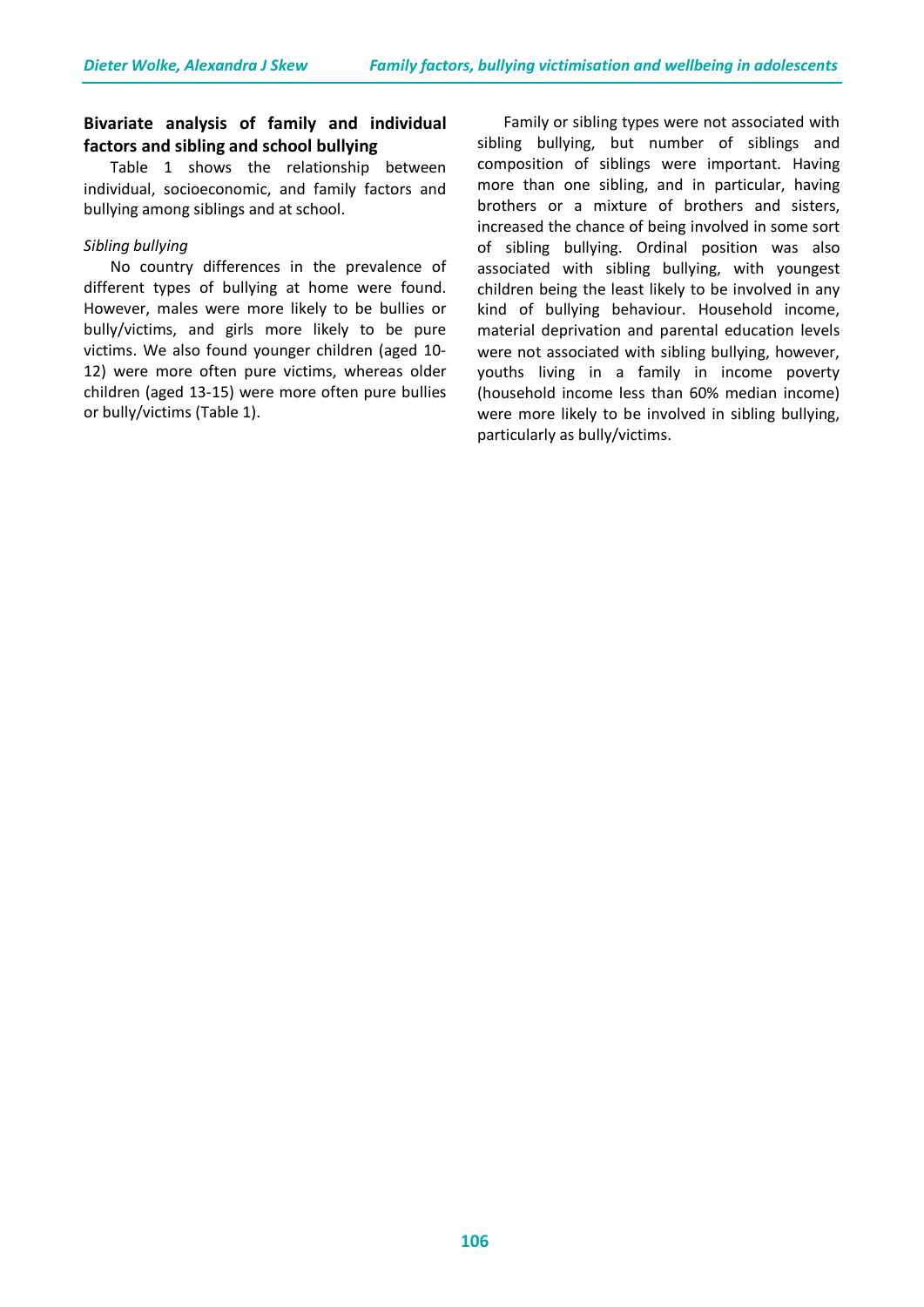# **Table 1. Association of sibling bullying, bullying at school and both sibling and school bullying with family and individual factors, percentages**

|                             | <b>Sibling bullying</b> |               |             | <b>School bullying</b> |               |                |      |
|-----------------------------|-------------------------|---------------|-------------|------------------------|---------------|----------------|------|
|                             | <b>Pure</b>             | Bully/        | <b>Pure</b> |                        |               |                |      |
| <b>Explanatory variable</b> | bully                   | <b>Victim</b> | victim      | <b>Neutral</b>         | <b>Victim</b> | <b>Neutral</b> | N    |
| Country                     |                         |               |             |                        |               |                |      |
| England                     | 4.5                     | 35.0          | 15.6        | 44.9                   | 12.1          | 87.9           | 1349 |
| Wales/Scotland/N.I.         | 4.8                     | 32.5          | 15.6        | 47.1                   | 9.8           | 90.2           | 397  |
| Sex                         |                         |               |             |                        |               |                |      |
| Male                        | 5.8                     | 35.9          | 14.8        | 43.6                   | 12.4          | 87.6           | 881  |
| Female                      | 3.2                     | 33.0          | 16.5        | 47.3                   | 10.8          | 89.3           | 865  |
| Age                         |                         |               |             |                        |               |                |      |
| $10-12$ years               | 3.5                     | 33.8          | 18.2        | 44.6                   | 14.0          | 86.0           | 870  |
| $13-15$ years               | 5.6                     | 35.1          | 13.1        | 46.2                   | 9.1           | 90.9           | 876  |
| <b>Family type</b>          |                         |               |             |                        |               |                |      |
| 2 natural parents           | 4.7                     | 32.6          | 15.5        | 47.2                   | 10.3          | 89.7           | 1083 |
| Other                       | 4.2                     | 37.4          | 15.8        | 42.5                   | 13.6          | 86.4           | 663  |
| <b>Sibling type</b>         |                         |               |             |                        |               |                |      |
| Natural siblings            | 4.8                     | 34.3          | 15.4        | 45.5                   | 11.0          | 89.0           | 1505 |
| Half siblings               | 2.9                     | 39.1          | 17.8        | 40.2                   | 17.2          | 82.8           | 174  |
| Step/other siblings         | 3.0                     | 25.4          | 14.9        | 56.7                   | 10.5          | 89.6           | 67   |
| <b>Number of siblings</b>   |                         |               |             |                        |               |                |      |
| 1 sibling                   | 4.2                     | 30.5          | 15.2        | 50.2                   | 11.4          | 88.6           | 889  |
| 2 siblings                  | 5.9                     | 37.3          | 15.9        | 40.9                   | 10.6          | 89.4           | 577  |
| 3 or more siblings          | 2.9                     | 41.1          | 16.4        | 39.6                   | 14.3          | 85.7           | 280  |
| <b>Ordinal position</b>     |                         |               |             |                        |               |                |      |
| Eldest                      | 4.0                     | 35.3          | 17.1        | 43.6                   | 12.6          | 87.4           | 683  |
| Youngest                    | 4.7                     | 31.0          | 13.8        | 50.6                   | 11.0          | 89.0           | 617  |
| Middle/twin                 | 5.2                     | 37.9          | 15.9        | 41.0                   | 10.8          | 89.2           | 446  |
| <b>Sibling composition</b>  |                         |               |             |                        |               |                |      |
| <b>Brothers</b>             | 5.3                     | 35.3          | 16.8        | 42.7                   | 10.9          | 89.1           | 644  |
| <b>Sisters</b>              | 3.7                     | 30.4          | 14.9        | 51.0                   | 12.5          | 87.5           | 625  |
| Mixture                     | 4.6                     | 38.6          | 15.1        | 41.7                   | 11.3          | 88.7           | 477  |
| Income poverty              |                         |               |             |                        |               |                |      |
| Not poor                    | 4.5                     | 32.4          | 15.9        | 47.1                   | 10.9          | 89.1           | 1280 |
| Poor                        | 4.5                     | 39.9          | 14.8        | 40.8                   | 13.3          | 86.7           | 466  |
| Income quintile             |                         |               |             |                        |               |                |      |
| 1 <sup>st</sup>             | 4.5                     | 39.9          | 14.8        | 40.8                   | 13.3          | 86.7           | 466  |
| 2 <sup>nd</sup>             | 5.3                     | 31.7          | 16.3        | 46.7                   | 10.4          | 89.6           | 375  |
| 3 <sup>rd</sup>             | 4.9                     | 32.0          | 16.4        | 46.8                   | 13.0          | 87.0           | 391  |
| 4 <sup>th</sup>             | 3.1                     | 32.7          | 18.2        | 46.1                   | 9.3           | 90.7           | 291  |
| 5 <sup>th</sup>             | 4.5                     | 34.1          | 11.7        | 49.8                   | 10.3          | 89.7           | 223  |
| <b>Parent's education</b>   |                         |               |             |                        |               |                |      |
| Degree                      | 6.1                     | 34.6          | 16.0        | 43.3                   | 10.2          | 89.8           | 462  |
| Other higher qual           | 2.6                     | 36.7          | 16.0        | 44.7                   | 10.9          | 89.1           | 275  |
| A levels                    | 2.9                     | 34.1          | 16.6        | 46.4                   | 12.2          | 87.8           | 343  |
| <b>GCSE</b> or lower        | 5.1                     | 33.5          | 14.7        | 46.7                   | 12.5          | 87.5           | 666  |
| <b>Household material</b>   |                         |               |             |                        |               |                |      |
| deprivation (mean)          | 0.18                    | 0.17          | 0.16        | 0.15                   | 0.20          | 0.15           | 1746 |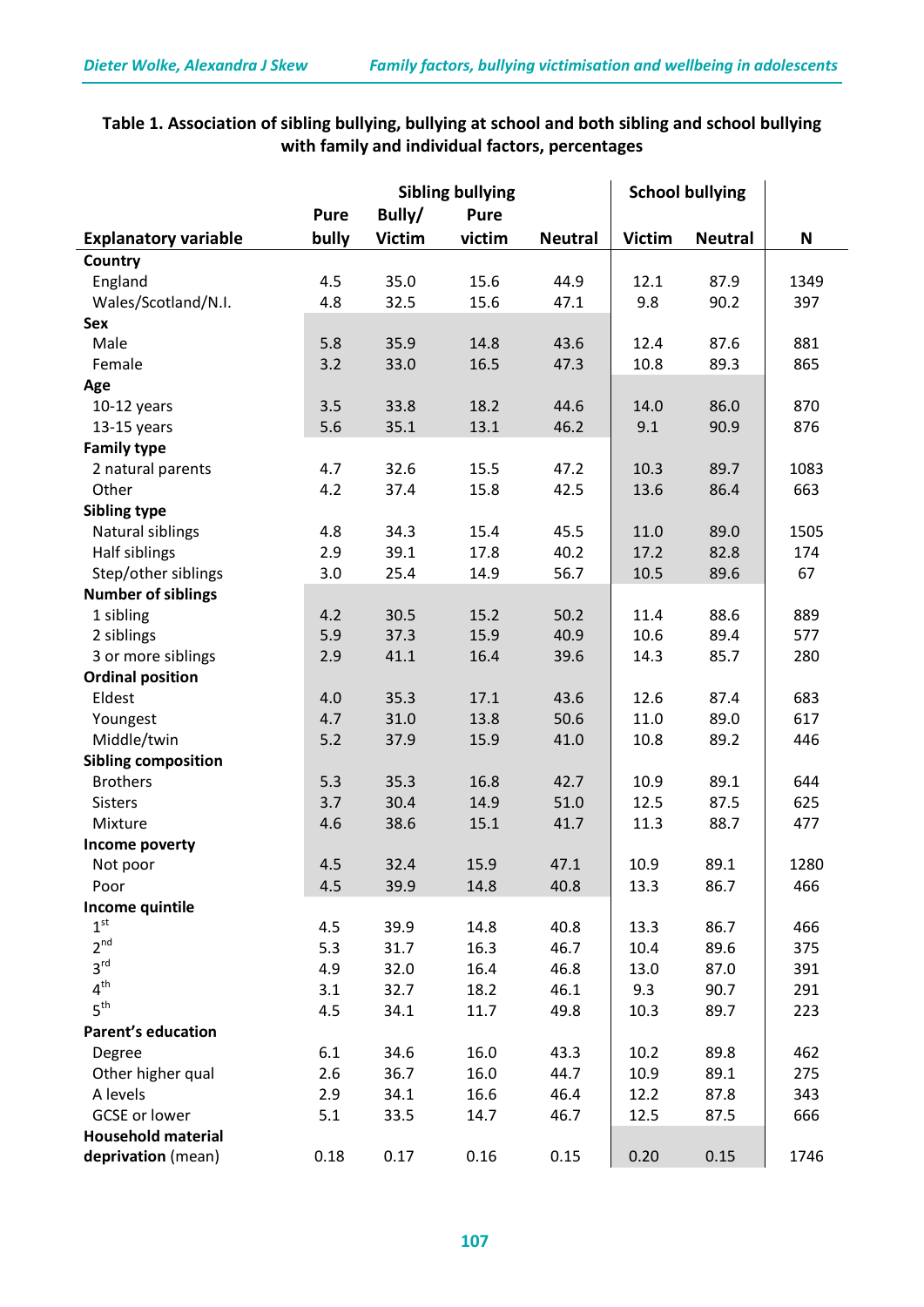*(Table 1 cont'd)*

|                                    |             |               | <b>Sibling bullying</b> |                |               | <b>School bullying</b> |                           |
|------------------------------------|-------------|---------------|-------------------------|----------------|---------------|------------------------|---------------------------|
|                                    | <b>Pure</b> | Bully/        | <b>Pure</b>             |                |               |                        |                           |
| <b>Explanatory variable</b>        | bully       | <b>Victim</b> | victim                  | <b>Neutral</b> | <b>Victim</b> | <b>Neutral</b>         | $\boldsymbol{\mathsf{N}}$ |
| How often eat dinner with          |             |               |                         |                |               |                        |                           |
| child/ren                          |             |               |                         |                |               |                        |                           |
| Less than 2 times                  | 2.5         | 37.7          | 18.1                    | 41.7           | 14.6          | 85.4                   | 199                       |
| 3-5 times                          | 3.8         | 37.8          | 14.8                    | 43.7           | 8.6           | 91.5                   | 339                       |
| 6-7 times                          | 5.1         | 33.0          | 15.5                    | 46.5           | 11.9          | 88.1                   | 1208                      |
| Freq. leisure time with            |             |               |                         |                |               |                        |                           |
| child/ren                          |             |               |                         |                |               |                        |                           |
| Once a month or less               | 5.1         | 39.4          | 15.8                    | 39.6           | 13.1          | 86.9                   | 487                       |
| Several times a month              | 5.0         | 32.2          | 15.5                    | 47.4           | 9.7           | 90.3                   | 382                       |
| About once a week                  | 5.1         | 34.8          | 14.7                    | 45.4           | 12.2          | 87.8                   | 491                       |
| Several times a week               | 2.6         | 29.8          | 16.8                    | 50.8           | 10.6          | 89.4                   | 386                       |
| How often quarrel with             |             |               |                         |                |               |                        |                           |
| child/ren                          |             |               |                         |                |               |                        |                           |
| Most days/more than once a<br>week | 4.7         | 40.4          | 16.0                    | 38.9           | 12.2          | 87.8                   | 929                       |
| Less than once a week/hardly       | 4.3         | 27.7          | 15.2                    | 52.9           | 10.9          | 89.1                   | 817                       |
| ever                               |             |               |                         |                |               |                        |                           |
| How often talk about               |             |               |                         |                |               |                        |                           |
| important matters with child       |             |               |                         |                |               |                        |                           |
| Most days                          | 4.5         | 34.0          | 16.4                    | 45.0           | 12.1          | 87.9                   | 1102                      |
| More than once a week              | 4.9         | 32.2          | 13.6                    | 49.3           | 11.6          | 88.4                   | 450                       |
| Less than once a week              | 3.6         | 41.8          | 16.0                    | 38.7           | 8.8           | 91.2                   | 194                       |
| How often involve child in         |             |               |                         |                |               |                        |                           |
| setting the rules                  |             |               |                         |                |               |                        |                           |
| Never/seldom                       | 3.8         | 35.0          | 15.2                    | 46.1           | 11.6          | 88.4                   | 614                       |
| Sometimes                          | 4.9         | 34.7          | 15.6                    | 44.9           | 11.6          | 88.4                   | 912                       |
| Very often                         | 5.0         | 31.8          | 17.3                    | 45.9           | 11.4          | 88.6                   | 220                       |
| How often praise child             |             |               |                         |                |               |                        |                           |
| Never/seldom/sometimes             | 6.9         | 35.2          | 15.0                    | 43.0           | 11.5          | 88.5                   | 321                       |
| Very often                         | 4.0         | 34.3          | 15.8                    | 46.0           | 11.6          | 88.4                   | 1425                      |
| How often slap child               |             |               |                         |                |               |                        |                           |
| Never                              | 5.0         | 32.0          | 15.3                    | 47.7           | 11.2          | 88.8                   | 1324                      |
| Seldom/sometimes/often             | 3.1         | 41.9          | 16.8                    | 38.2           | 12.8          | 87.2                   | 422                       |
| How often cuddle child             |             |               |                         |                |               |                        |                           |
| Never/seldom/sometimes             | 5.5         | 36.8          | 14.2                    | 43.6           | 8.7           | 91.3                   | 310                       |
| Very often                         | 4.3         | 33.9          | 16.0                    | 45.8           | 12.2          | 87.8                   | 1436                      |
| How often shout at child           |             |               |                         |                |               |                        |                           |
| Never/seldom                       | 6.4         | 25.1          | 15.4                    | 53.1           | 8.4           | 91.6                   | 358                       |
| Sometimes/very often               | 4.0         | 36.8          | 15.7                    | 43.4           | 12.4          | 87.6                   | 1388                      |
| Parent has mental health           |             |               |                         |                |               |                        |                           |
| problem                            |             |               |                         |                |               |                        |                           |
| No                                 | 4.0         | 33.7          | 15.4                    | 46.8           | 10.9          | 89.1                   | 1290                      |
| Yes                                | 5.0         | 36.9          | 17.1                    | 41.1           | 14.9          | 85.1                   | 363                       |
| Missing                            | 9.7         | 34.4          | 12.9                    | 43.0           | 7.5           | 92.6                   | 93                        |
| p<.05<br>p<0.1                     |             |               |                         |                |               |                        |                           |

$$
f_{\rm{max}}
$$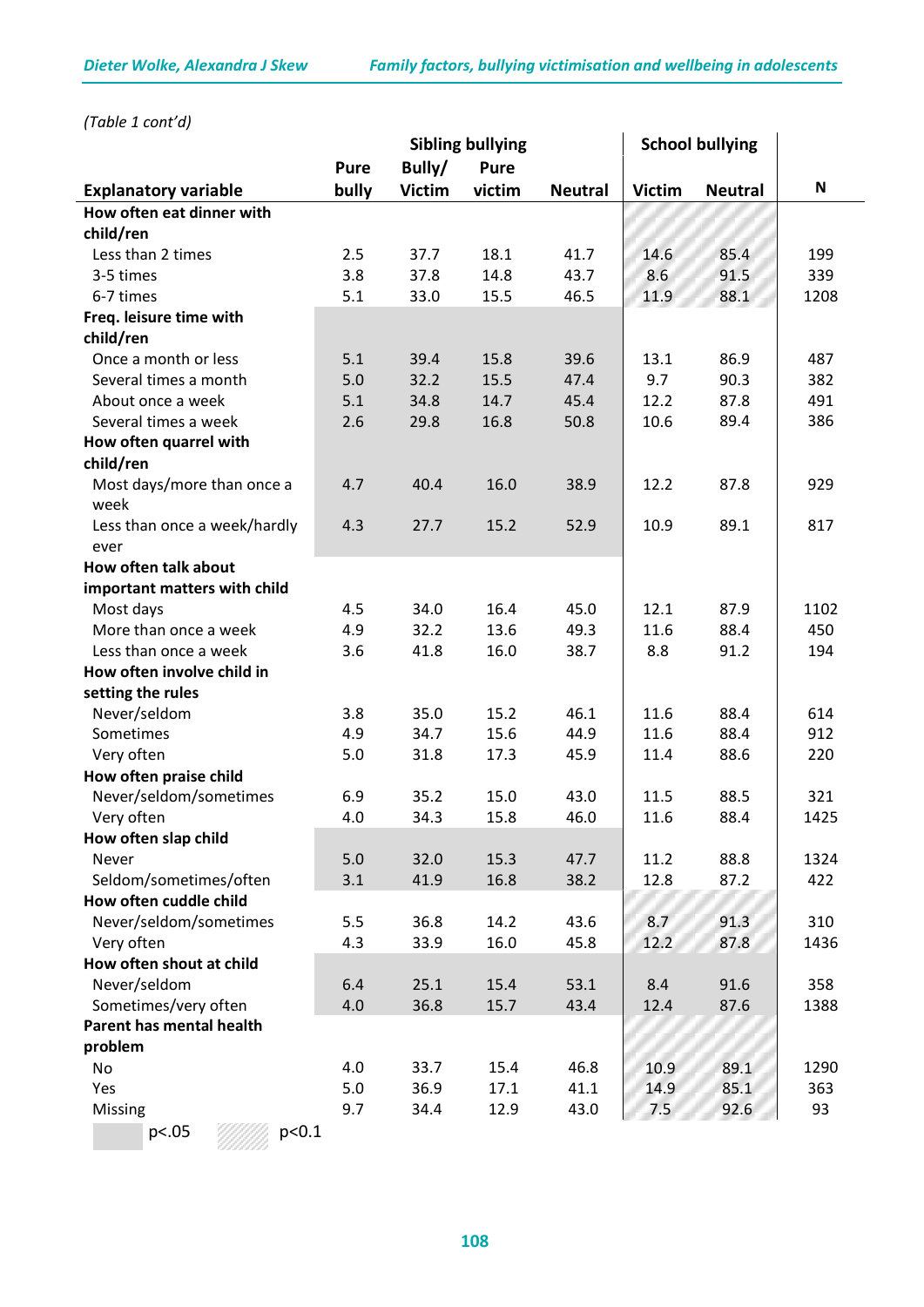Parenting behaviour including the frequency of leisure time spent with children, and how often the child's mother quarrelled with, slapped or shouted at her child/children were all significantly associated with sibling bullying. Increasing amounts of leisure time with children was associated with decreasing involvement in bullying at home. Increased occasions of quarrelling, slapping or shouting at children were associated with increased involvement in bullying behaviours, particularly as bully/victims. In contrast, parental mental health showed no association with bullying at home.

#### *School bullying*

Few individual and family factors were associated with victimisation at school. As was found with sibling bullying, older children (aged 13-15) were less likely to be a victim of bullying at school (9.1%) than younger children (14.0%). However, no gender differences in victimisation were found. Living in a step, lone parent or other type of family was associated with higher levels of victimisation, and children with half siblings were also more likely to be involved in bullying at school. Though number of siblings, ordinal position and sibling composition were important in relation to sibling bullying, they had no relationship with bullying at school. Household income, parental education and whether or not the family was in income poverty were also not associated with bullying at school. However, victims of bullying were more likely to come from families with higher levels of material deprivation compared to neutral children (Table 1). In terms of the measures of parenting behaviour, except for shouting at children which was associated with higher levels of victimisation (and weakly, frequency of eating dinner with, or cuddling children), none of the other parenting measures were significantly associated with peer victimisation. Lastly, children whose mother had a mental health problem, were more likely to be victimised at school compared with children whose mothers did not, or for which their mental health could not be determined due to missing data (though this was only significant at the 10% level).

# *Multivariate analysis of family and individual factors and sibling and school bullying*

To determine the relationship of each of the family and individual factors with sibling and school bullying in the presence of the other variables, we carried out multinomial and binary logistic regression models, the results of which can be seen in Table 2. Included in these models are all the factors that were significantly associated (at the 5% level) with either sibling or school bullying in the bivariate analyses.

# *Sibling bullying and its association with individual, socioeconomic, and family factors*

Model 1 of Table 2 shows the relationship between the family and individual factors and sibling bullying, using multinomial logistic regression. Associations are shown in terms of odds ratios. Similar to the bivariate analysis, both sex and age were significantly associated with sibling bullying; girls were significantly less likely to be pure bullies, and older children were less likely to become the victim of sibling bullying. We find a weak indication that those living in step or lone parent families were more likely to be bully/victims, compared with those living with two natural parents. Conversely, living with step or other types of siblings (i.e. foster or a combination of different types of siblings) compared with living with only natural siblings, was associated with lower odds of being a bully/victim. Number of siblings was also associated with being a bully/victim: children with only one sibling had a lower chance of being a bully/victim relative to being neutral. Being a youngest child, relative to being the eldest, was associated with a lower chance of becoming a pure victim, however ordinal position had no association with other types of sibling bullying. Sibling composition was important for all types of sibling bullying, with youths with brothers the most likely to be involved in some sort of bullying. After controlling for family and individual factors, neither income poverty, nor household material deprivation, were significantly associated with sibling bullying.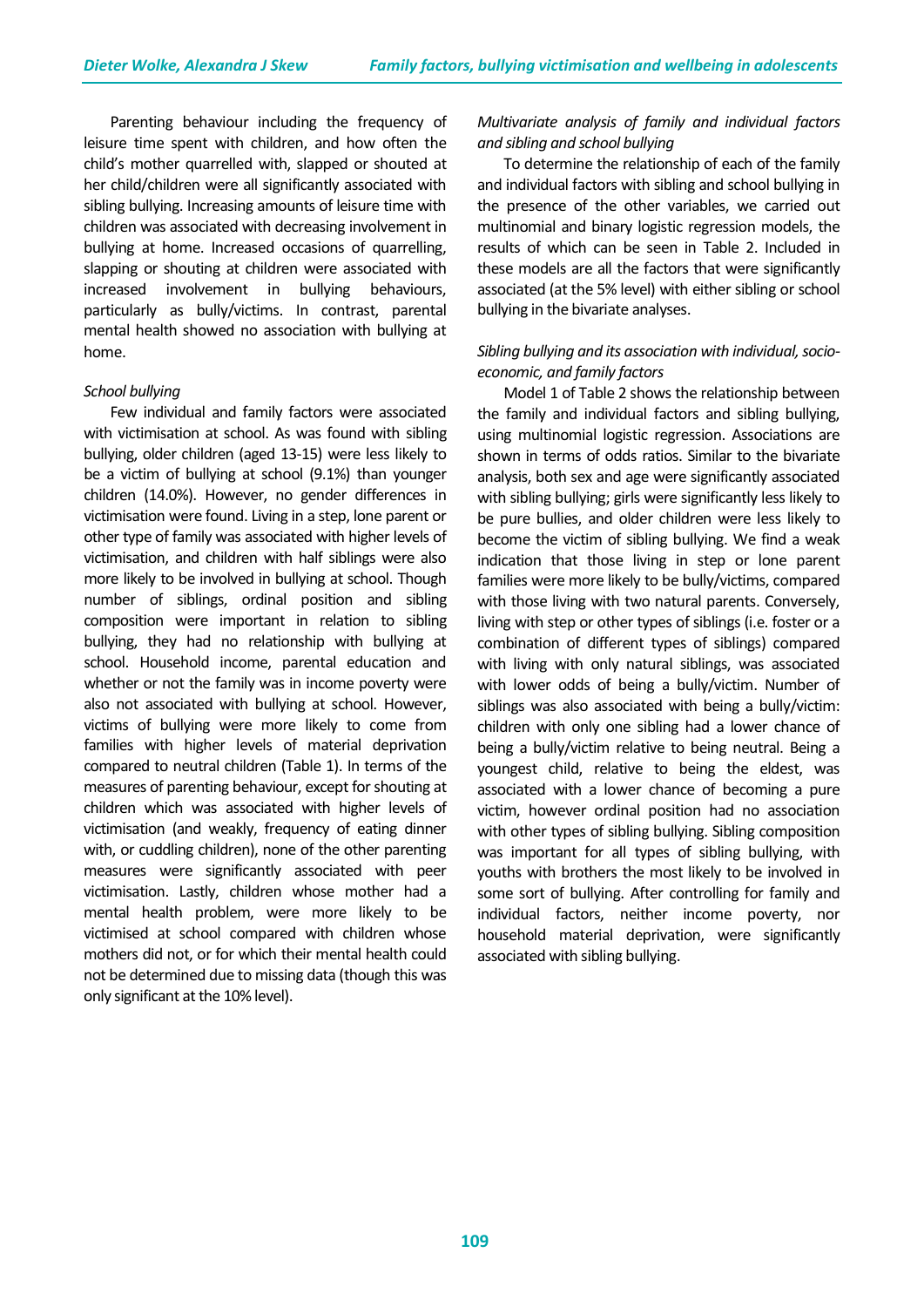# **Table 2. Multinominal and logistic regression models (odds ratios) predicting bullying at home and at school, controlling for individual and family factors (Model 1 and 2) and additionally sibling bullying (Model 3)**

|                             |                     | Model 1: Sibling bullying and<br>individual and family factors |                   | Model 2: School<br>bullying and<br>individual and<br>family factors | <b>Model 3: School</b><br>bullying, individual<br>factors and sibling<br>bullying |
|-----------------------------|---------------------|----------------------------------------------------------------|-------------------|---------------------------------------------------------------------|-----------------------------------------------------------------------------------|
|                             | Pure                | Bully/                                                         | <b>Pure</b>       |                                                                     |                                                                                   |
| <b>Explanatory variable</b> | bully               | <b>Victim</b>                                                  | victim            | <b>Victim</b>                                                       | <b>Victim</b>                                                                     |
| <b>Sex</b>                  |                     |                                                                |                   |                                                                     |                                                                                   |
| Male (r)                    |                     |                                                                |                   |                                                                     |                                                                                   |
| Female                      | $0.54$ <sup>*</sup> | 0.88                                                           | 1.09              | 0.86                                                                | 0.88                                                                              |
| Age                         |                     |                                                                |                   |                                                                     |                                                                                   |
| 10-12 years (r)             |                     |                                                                |                   |                                                                     |                                                                                   |
| $13-15$ years               | 1.51                | 1.04                                                           | $0.68$ **         | 0.62                                                                | $0.62$ **                                                                         |
| <b>Family type</b>          |                     |                                                                |                   |                                                                     |                                                                                   |
| 2 natural parents (r)       |                     |                                                                |                   |                                                                     |                                                                                   |
| Other                       | 1.08                | $1.24$ <sup>+</sup>                                            | 1.12              | 1.15                                                                | 1.12                                                                              |
| <b>Sibling type</b>         |                     |                                                                |                   |                                                                     |                                                                                   |
| Natural siblings (r)        |                     |                                                                |                   |                                                                     |                                                                                   |
| Half siblings               | 0.62                | 1.02                                                           | 1.11              | 1.40                                                                | 1.39                                                                              |
| Step/other siblings         | 0.55                | $0.49$ <sup>*</sup>                                            | 0.68              | 0.89                                                                | 1.00                                                                              |
| <b>Number of siblings</b>   |                     |                                                                |                   |                                                                     |                                                                                   |
| 1 sibling $(r)$             |                     |                                                                |                   |                                                                     | $\overline{\phantom{a}}$                                                          |
| 2 siblings                  | 1.63                | $1.43$ <sup>*</sup>                                            | 1.35              | 1.09                                                                | 1.03                                                                              |
| 3 or more siblings          | 0.81                | $1.67*$                                                        | 1.59              | $1.70^{+}$                                                          | 1.60                                                                              |
| <b>Ordinal position</b>     |                     |                                                                |                   |                                                                     |                                                                                   |
| Eldest (r)                  |                     |                                                                |                   | $\overline{\phantom{a}}$                                            |                                                                                   |
| Youngest                    | 1.03                | 0.88                                                           | $0.70^{*}$        | 0.88                                                                | 0.89                                                                              |
| Middle/twin                 | 1.26                | 0.90                                                           | 0.84              | 0.70                                                                | 0.71                                                                              |
| <b>Sibling composition</b>  |                     |                                                                |                   |                                                                     |                                                                                   |
| Brothers (r)                |                     |                                                                |                   |                                                                     |                                                                                   |
| <b>Sisters</b>              | $0.61$ <sup>+</sup> | $0.72$ <sup>*</sup>                                            | $0.75^+$          | 1.17                                                                | 1.24                                                                              |
| Mixture                     | 0.71                | 0.80                                                           | 0.70              | 0.81                                                                | 0.84                                                                              |
| Income poverty              |                     |                                                                |                   |                                                                     |                                                                                   |
| Not poor (r)                |                     |                                                                | $\qquad \qquad -$ |                                                                     | $\overline{\phantom{a}}$                                                          |
| Poor                        | 1.02                | 1.18                                                           | 0.93              | 0.97                                                                | 0.94                                                                              |
| <b>Household material</b>   |                     |                                                                |                   |                                                                     |                                                                                   |
| deprivation                 | 1.92                | 0.63                                                           | 0.79              | $2.48$ <sup>*</sup>                                                 | $2.58^*$                                                                          |
| Freq. leisure time with     |                     |                                                                |                   |                                                                     |                                                                                   |
| child/ren                   |                     |                                                                |                   |                                                                     |                                                                                   |
| Once a month or less (r)    |                     |                                                                |                   |                                                                     |                                                                                   |
| Several times a month       | 0.87                | $0.69^*$                                                       | 0.78              | 0.74                                                                | 0.78                                                                              |
| About once a week           | 0.93                | $0.76^{+}$                                                     | 0.75              | 0.98                                                                | 1.01                                                                              |
| Several times a week        | $0.42$ <sup>*</sup> | $0.59$ **                                                      | 0.74              | 0.81                                                                | 0.88                                                                              |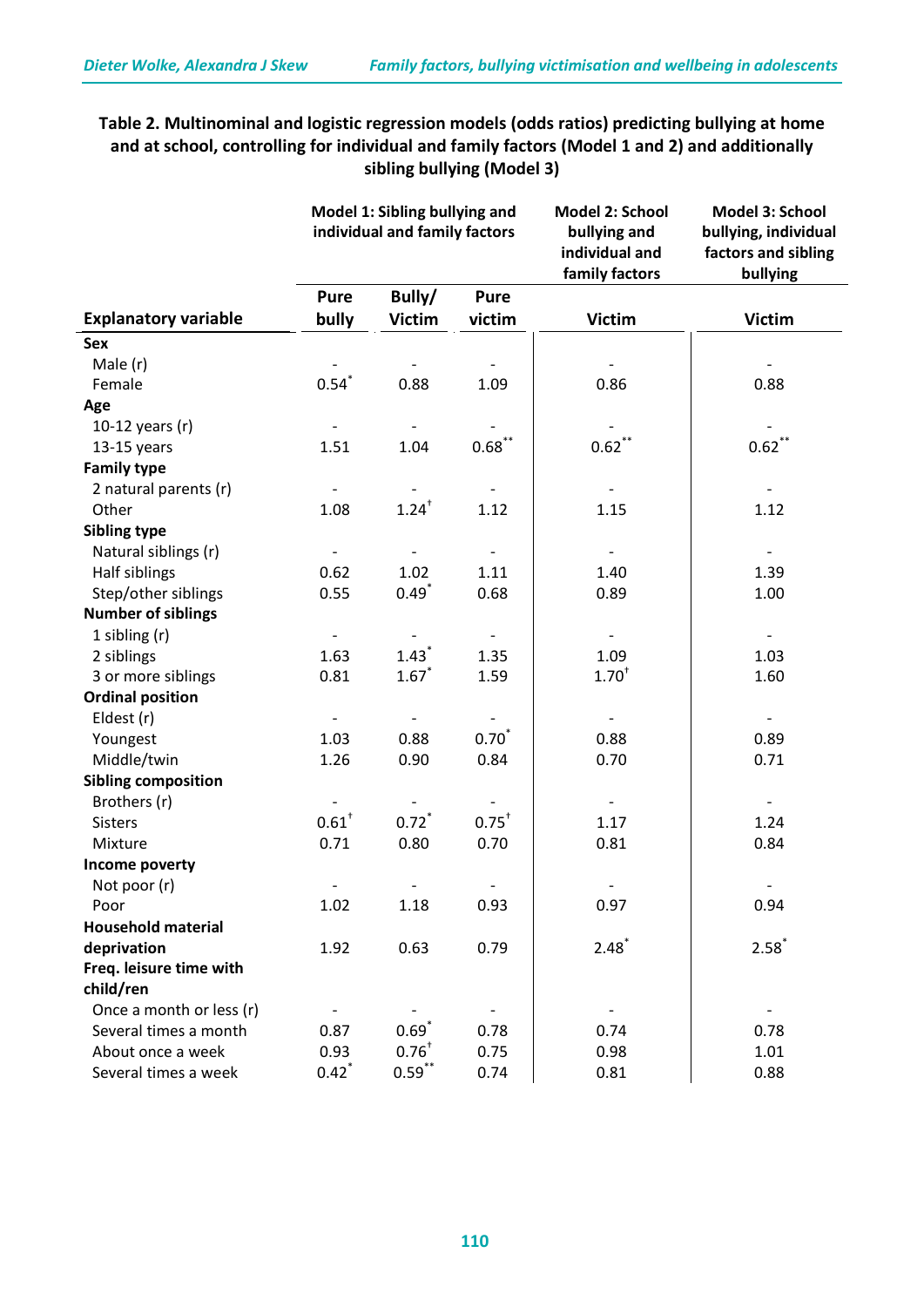|                                          |             | Model 1: Sibling bullying and<br>individual and family factors |             | Model 2: School<br>bullying and<br>individual and<br>family factors | Model 3: School<br>bullying, individual<br>factors and sibling<br>bullying |
|------------------------------------------|-------------|----------------------------------------------------------------|-------------|---------------------------------------------------------------------|----------------------------------------------------------------------------|
|                                          | <b>Pure</b> | Bully/                                                         | <b>Pure</b> |                                                                     |                                                                            |
| <b>Explanatory variable</b>              | bully       | <b>Victim</b>                                                  | victim      | <b>Victim</b>                                                       | <b>Victim</b>                                                              |
| How often quarrel with                   |             |                                                                |             |                                                                     |                                                                            |
| child/ren                                |             |                                                                |             |                                                                     |                                                                            |
| Most days/more than once<br>a week       | $1.73*$     | $1.69$ **                                                      | $1.32^{+}$  | 0.96                                                                | 0.87                                                                       |
| Less than once a<br>week/hardly ever (r) |             |                                                                |             |                                                                     |                                                                            |
| How often slap child                     |             |                                                                |             |                                                                     |                                                                            |
| Never (r)                                |             |                                                                |             |                                                                     |                                                                            |
| Seldom/sometimes/often                   | 0.76        | $1.30^{+}$                                                     | 1.13        | 0.97                                                                | 0.94                                                                       |
| How often shout at child                 |             |                                                                |             |                                                                     |                                                                            |
| Never/seldom (r)                         |             |                                                                |             |                                                                     |                                                                            |
| Sometimes/very often                     | 0.62        | $1.30^{+}$                                                     | 0.97        | 1.41                                                                | 1.38                                                                       |
| <b>Sibling bullying</b>                  |             |                                                                |             |                                                                     |                                                                            |
| Pure bully                               |             |                                                                |             |                                                                     | 1.68                                                                       |
| Bully/Victim                             |             |                                                                |             |                                                                     | $2.23$ **                                                                  |
| Pure victim                              |             |                                                                |             |                                                                     | $1.61$ <sup>*</sup>                                                        |
| Neutral (r)                              |             |                                                                |             |                                                                     |                                                                            |
| $\text{"p<.01"}$ p<.05 $\text{"p<0.1"}$  |             |                                                                |             |                                                                     |                                                                            |

#### *(Table 2 cont'd)*

Of the parenting behaviours, engaging in leisure time several times a week compared with only once a month reduced the odds of becoming a pure bully or a bully/victim. Frequent quarrelling with children increased the odds of children becoming involved in all kinds of bullying, but particularly as a pure bully or a bully/victim. Moreover, there is some suggestion from the model, that slapping (p=0.051) or shouting at the child (p=0.088) increased the likelihood of the child being a bully/victim.

# *School victimisation and its association with individual, socio-economic, and family factors*

Model 2, Table 2 shows the odds ratios estimated from a logistic regression model predicting the probability of being a victim of bullying at school, controlling for a range of individual and family factors. The results indicate no gender differences in relation to school bullying, however, older children were less likely to be victims of bullying than younger children. As expected from the bivariate analysis, few family factors were related to bullying at school. Having three or more siblings was associated with

increased odds of being a victim of bullying at school, but this was only a trend (p<.10). By contrast, increasing levels of household material deprivation were significantly associated with a higher chance of being a victim of bullying at school (Table 2).

# *The relationship between sibling and school bullying, controlling for individual, socio-economic, and family factors*

Model 3, Table 2, further examines the association between bullying at home and bullying at school, controlling for the individual, socioeconomic and family factors which were demonstrated to be associated with sibling bullying in Model 1. Model 3 shows that even after controlling for a number of family factors, sibling bullying still has a strong association with victimisation at school. Bully/victims have over twice the odds of being victims of bullying at school (p<0.001). Moreover, we found that pure victims at home have one and a half times the odds of being a victim of bullying at school (p<0.05) while bullying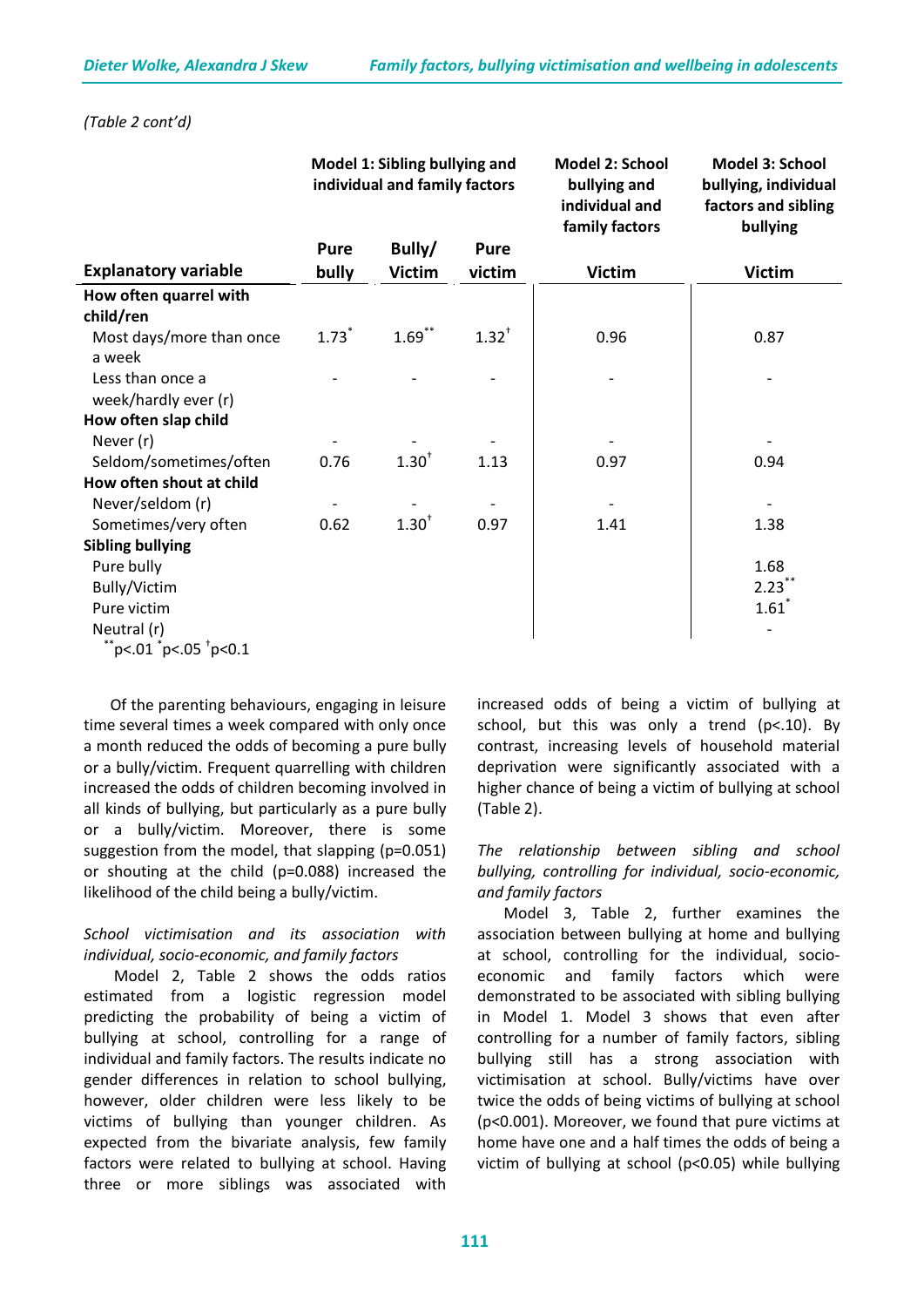perpetration was not related to victimisation at school.

#### *Bullying involvement, behaviour problems and unhappiness*

Previous analysis of bullying among youths in *Understanding Society* (Wolke and Skew 2011) indicated a strong association between bullying at home and bullying at school, and both abnormal SDQ scores and unhappiness. Taking this one step further here, it was asked whether these relationships are maintained once controlled for individual, socio-economic and family factors. Table 3 shows the results of two logistic regression models predicting firstly, the relationship between bullying within the home, and at school, and abnormal SDQ scores (Model 1, Table 3) and secondly, bullying within the home, and at school, and youth unhappiness (Model 2, Table 3), controlling for individual, socio-economic and family factors. The results indicate that controlling for family and socio-economic factors previously found to be associated with both sibling and school bullying (Table 2), did not alter the association between sibling bullying or peer bullying, and both abnormal SDQ or unhappiness. Sibling bully/victims were three times more likely to have SDQ scores in the abnormal range, and pure sibling bullies had twice the odds of abnormal SDQ scores (though this was only marginally significant p=0.052). Victims of bullying at school, have over five times the odds of abnormal SDQ scores. Similarly, the odds of being unhappy were increased five times for victims of bullying at school, and were around twice as high for children that engaged in any type of bullying within the home (victims, bully/victims, pure bully). Both sibling and school bullying experiences made an independent contribution to predicting behaviour problems and unhappiness.

|                             | <b>Model 1: Behaviour problems</b> | <b>Model 2: Unhappiness</b> |
|-----------------------------|------------------------------------|-----------------------------|
| <b>Explanatory variable</b> | <b>Odds ratios</b>                 | <b>Odds ratios</b>          |
| Sex                         |                                    |                             |
| Male (r)                    |                                    |                             |
| Female                      | 0.95                               | 1.20                        |
| Age                         |                                    |                             |
| 10-12 years $(r)$           |                                    |                             |
| $13-15$ years               | 0.79                               | $1.93***$                   |
| <b>Family type</b>          |                                    |                             |
| 2 natural parents (r)       |                                    |                             |
| Other                       | $0.69^{+}$                         | 1.05                        |
| Sibling type                |                                    |                             |
| Natural siblings (r)        |                                    |                             |
| Half siblings               | $2.70^{^{\circ}}$                  | 1.20                        |
| Step/other siblings         | $3.79$ **                          | $2.22$ <sup>*</sup>         |
| <b>Number of siblings</b>   |                                    |                             |
| 1 sibling $(r)$             |                                    |                             |
| 2 siblings                  | 1.14                               | 0.97                        |
| 3 or more siblings          | 0.75                               | 1.18                        |
| <b>Ordinal position</b>     |                                    |                             |
| Eldest (r)                  |                                    |                             |
| Youngest                    | 1.06                               | 1.22                        |
| Middle/twin                 | 0.94                               | 1.30                        |

# **Table 3: Logistic regression models predicting behaviour problems and unhappiness, controlling for individual and family factors**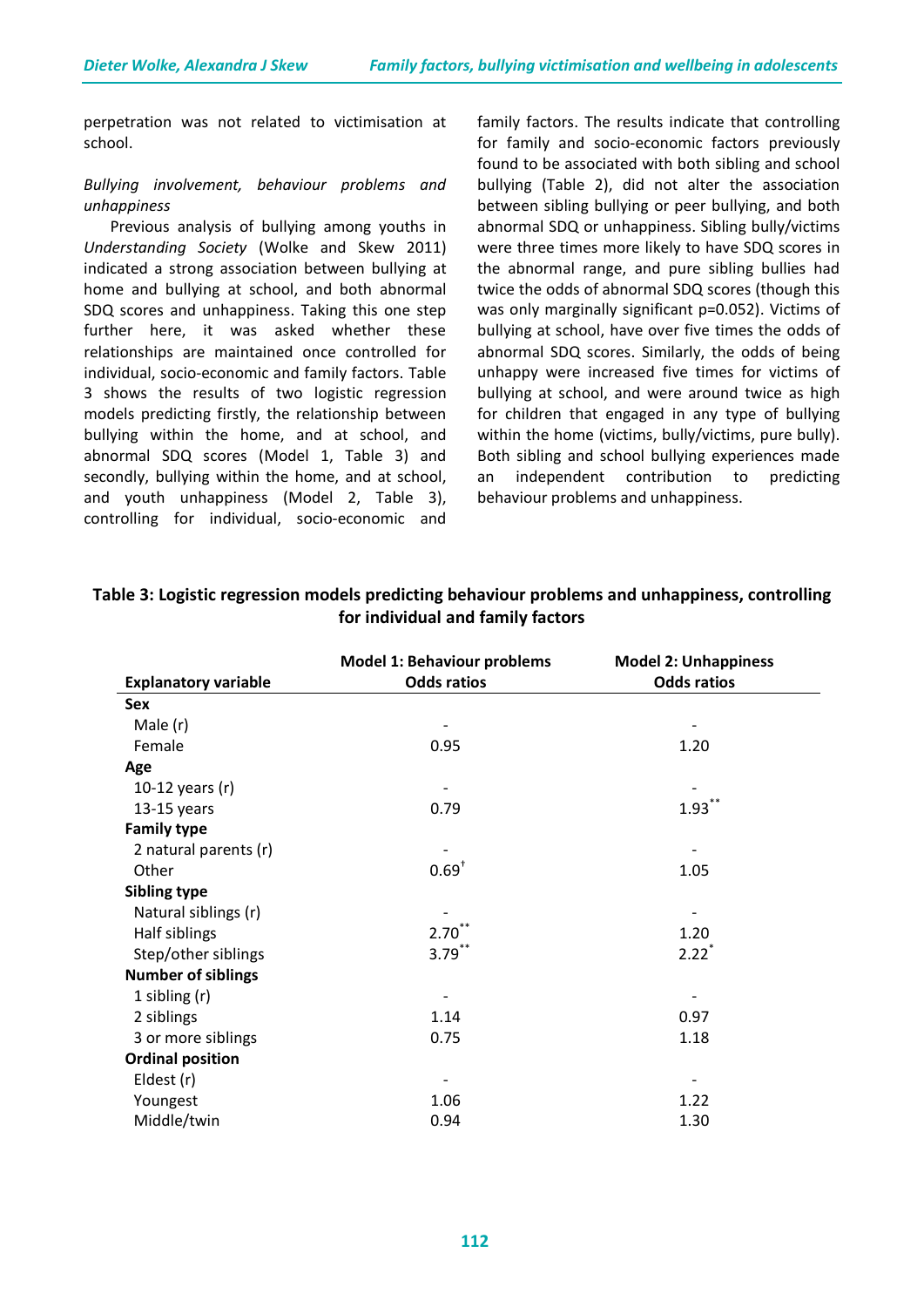|                               | <b>Model 1: Behaviour problems</b> | <b>Model 2: Unhappiness</b> |
|-------------------------------|------------------------------------|-----------------------------|
| <b>Explanatory variable</b>   | <b>Odds ratios</b>                 | <b>Odds ratios</b>          |
| <b>Sibling composition</b>    |                                    |                             |
| Brothers (r)                  |                                    |                             |
| <b>Sisters</b>                | 1.50 <sup>†</sup>                  | $1.43$ <sup>+</sup>         |
| Mixture                       | 1.43                               | 0.99                        |
| Income poverty                |                                    |                             |
| Not poor (r)                  | $\overline{\phantom{a}}$           | $\sim$                      |
| Poor                          | 1.11                               | 0.71                        |
| <b>Household material</b>     |                                    |                             |
| deprivation                   | $3.67*$                            | $4.61$ **                   |
| Freq. leisure time with       |                                    |                             |
| child/ren                     |                                    |                             |
| Once a month or less (r)      |                                    | $\overline{\phantom{a}}$    |
| Several times a month         | $0.54$ <sup>*</sup>                | 0.86                        |
| About once a week             | 0.69                               | $0.62$ <sup>*</sup>         |
| Several times a week          | $0.52$ <sup>*</sup>                | $0.53^{*}$                  |
| How often quarrel with        |                                    |                             |
| child/ren                     |                                    |                             |
| Most days/more than           | $1.47$ <sup>+</sup>                | $1.46*$                     |
| once a week                   |                                    |                             |
| Less than once a              |                                    |                             |
| week/hardly ever (r)          |                                    |                             |
| How often slap child          |                                    |                             |
| Never (r)                     |                                    |                             |
| Seldom/sometimes/often        | 1.15                               | 1.10                        |
| How often shout at child      |                                    |                             |
| Never/seldom (r)              |                                    |                             |
| Sometimes/very often          | 0.93                               | $0.65^+$                    |
| <b>Sibling bullying</b>       |                                    |                             |
| Pure bully                    | $2.38^{+}$                         | $2.59***$                   |
| Bully/Victim                  | $2.91$ **                          | $2.25$ **                   |
| Pure victim                   | 1.58                               | $1.97***$                   |
| Neutral (r)                   | $\overline{a}$                     |                             |
| <b>School bullying</b>        |                                    |                             |
| Neutral                       |                                    |                             |
| Victim                        | 5.31                               | 5.10                        |
| $*$ p<.01 $*$ p<.05 $*$ p<0.1 |                                    |                             |

*(Table 3 cont'd)*

#### **Discussion**

This is the first report of sibling and peer bullying in a representative sample in the UK. Sibling bullying is widespread and found in half of all UK families with adolescents. By contrast, school bullying is experienced by about 1 in 8 adolescents. Sibling bullying showed relationships to a range of individual and family factors. These include age of the adolescents, child sex, number of siblings, whether there were brothers, the frequency that

parents engaged in leisure activities with their children, or how often parents quarrelled with them. However, school bullying showed no relationship to these family factors. Young adolescents, those growing up in higher household material deprivation and those involved in sibling bullying as bully/victims or victims, were more likely to be victims in school. Even when allowing for each other, both sibling and school bullying were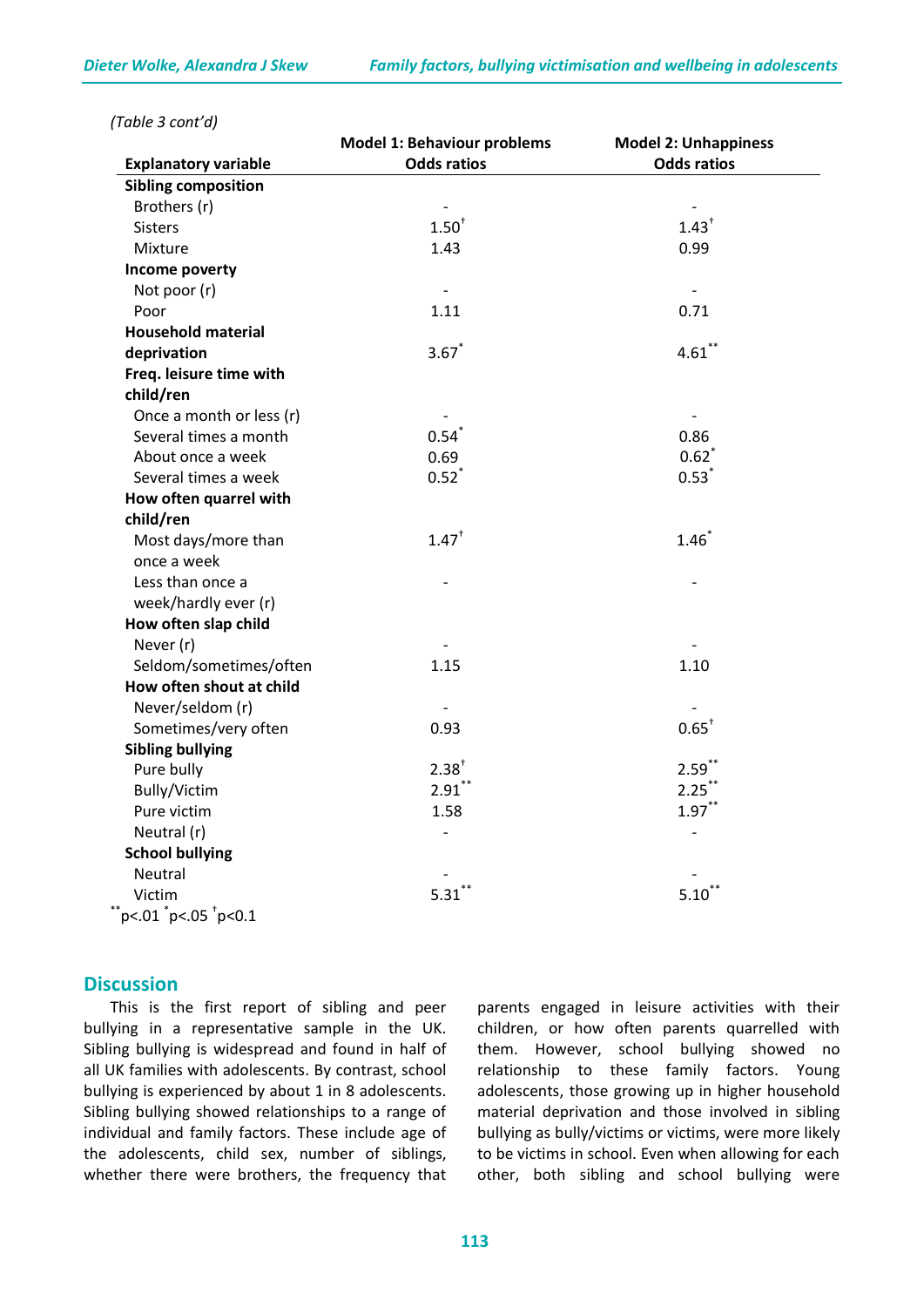significantly related to higher behaviour problems and unhappiness.

The prevalence of sibling bullying is high, and higher than has been reported in the USA, Israel or Italy (Duncan 1999, Wolke and Samara 2004, Menesini et al 2010). A third of the adolescents both bully their siblings, and are the victims of bullying at the hands of their siblings (bully/victims). These findings are in line with the results of a U.S. study, which found that most children involved in bullying behaviour with their siblings were bully/victims (28.6%) (Duncan 1999). Two recent reviews on bullying across contexts (Monks et al 2009) and sibling bullying in particular (Wolke and Skew 2012) described that repeated aggression between siblings (bullying), differs from peer bullying in that much more perpetration and victimisation by the same child (bully/victims) is found. In contrast, the prevalence of peer victimisation and the reduction with age found here is remarkably similar to the first such survey of bullying in the UK in 1993 (Whitney and Smith 1993). This is also fairly similar to others studies that investigated both sibling and peer bullying (Wolke and Samara 2004, Duncan 1999). On the other hand, large variation in the prevalence of bullying perpetration is apparent, with between 13.1% (Wolke and Samara 2004) and 28.4% (Duncan 1999) who reported to be bullies (pure bullies or bully/victims) in Israel and the USA, but only 1% admitted to be bullying perpetrators in this study in the UK. Thus very few children admitted to bullying others, a finding replicated in other recent cohorts in the UK (Schreier et al 2009, Sapouna et al 2011). It may indicate that efforts to combat bullying in school (Samara and Smith 2008) have resulted in adolescents being less willing to admit to being perpetrators of bullying in schools in the UK.

Most notable are the different effects that family factors have on bullying at home or at school. Sibling composition has a significant effect on the amount of bullying experienced at home. Those who have brothers as siblings are at increased risk of victimisation, a finding previously reported (Menesini et al 2010). Some suggest that older brother/younger sister dyads are often characterised by higher levels of conflict and less support (Aguilar et al 2001). From an evolutionary perspective, dominance is used to gain access to increased resources and boys or older brothers often use bullying as one way to assert dominance

(Pellegrini and Bartini 2001, Hawley 1999). In contrast, having only sisters or being the youngest sibling, reduces the likelihood of sibling victimisation or perpetration as shown here. Girls often show a caring attitude towards their younger siblings (Brody 2004).

Parent behaviour was also related to sibling bullying. Parents who share little leisure time with their adolescents and who quarrel often with their children, are more likely to have offspring that engage in sibling bullying. No previous study has reported on parenting behaviour in relation to sibling bullying. However, social learning theory (Bandura 1973, Monks et al 2009) suggests that behaviours learned from parents can have both a powerful negative, but also positive, influence on child behaviour. Parents quarrelling with their child may become a model for the relationship of the child with his/her siblings. In contrast, family type, income poverty or household material deprivation was not related to sibling bullying. Thus, the actual quality of the parent –child relationship rather than the economic conditions, relate to the quality of the sibling relationships.

All types of peer victimisation reduced with age. Older adolescents are less likely to become victims of either physical or relational victimisation, a finding reported previously (Whitney and Smith 1993, Smith et al 1999). Contrary to some previous studies, actual parenting behaviour was not found to be related to peer bullying (Baldry and Farrington 2005, Barker et al 2008). Instead, household material deprivation (e.g. the parents not able to afford holidays, keep the house in a good state of repair, replace worn furniture etc.) predicted peer bullying. Adolescence is a period of individuation from the parents, while on the other hand increased affiliation with peers, and adolescents want to fit in with the peer group (Waylen and Wolke 2004). Being unable to afford branded clothes or gadgets that are considered essential may put adolescents at increased risk to be victimised and socially excluded in the peer group. This is not the case within the sibling relationship, as all siblings grow up under the same material conditions. Furthermore, being a victim and in particular a bully/victim at home, was significantly associated with increased likelihood of victimisation in school. This is consistent with all previously carried-out studies of the relationship of sibling and peer bullying (Wolke and Samara 2004, Duncan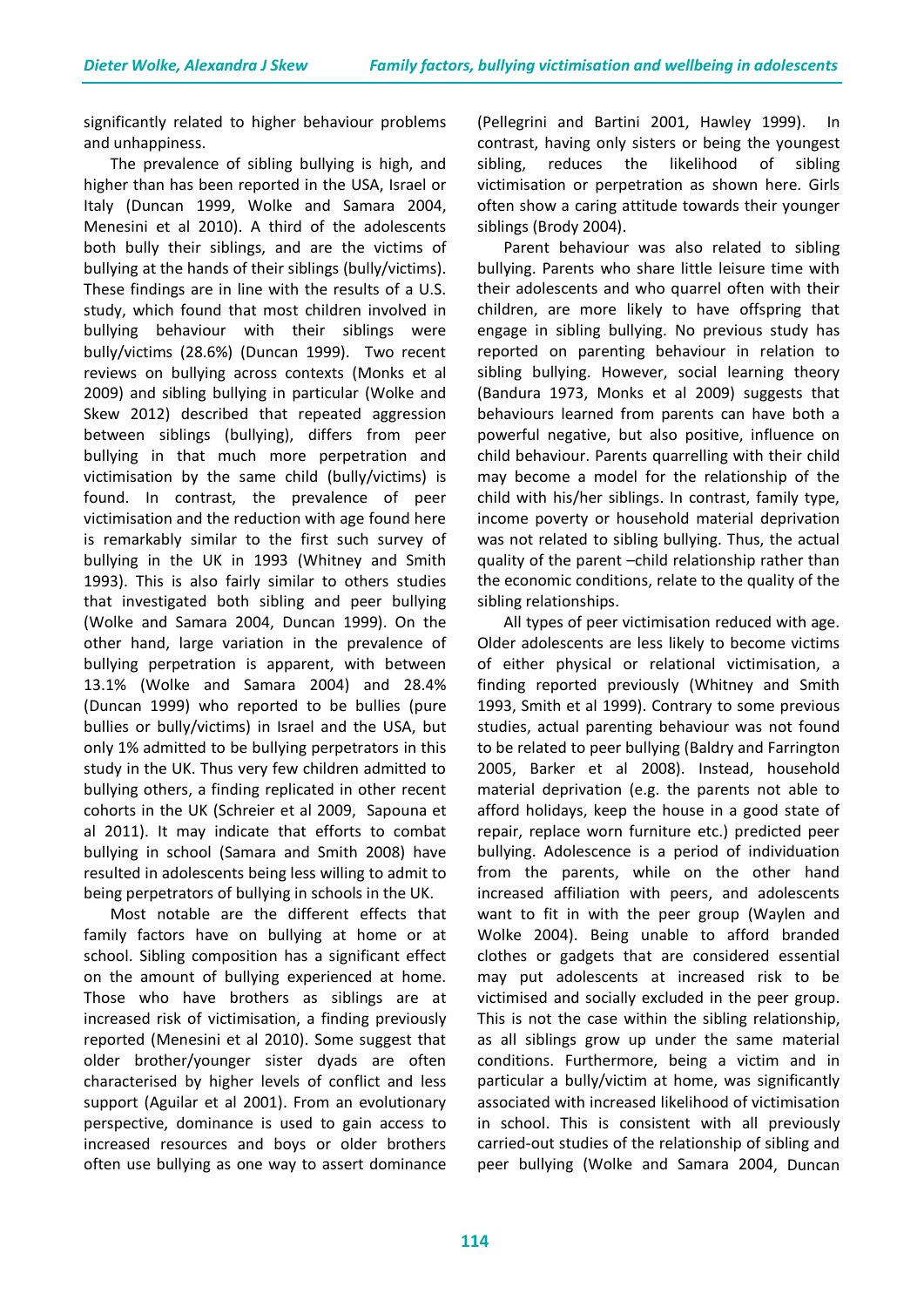1999, Menesini et al 2010). All sibling relationships involve conflict occasionally, however, when conflicts are severe, repetitive and intentional (bullying), then it appears that these have a profound effect on peer relationships (Brody 2004). Indeed, a recent study found that sibling-directed anti-social behaviour in the family's homes at 3 and 6 years, was predictive of interaction with unfamiliar peers in an experimental setting (Ensor et al 2010). The laboratory situation consisted of three unfamiliar children invited to a triadic play situation. Those young children who showed sustained high anti-social behaviour towards their siblings (3 and 6 years) were more likely to bully or refuse to share or interact with unfamiliar peers. Thus experiences with siblings are predictive of bullying unfamiliar peers.

Finally, those who were involved in bullying at home or at school, were found to be at highly increased risk for behaviour problems and were more often unhappy. This replicates results previously reported in an Israeli sample (Wolke and Samara 2004). In particular, those who were bully/victims or bullies at home were at increased risk after controlling for a range of family and demographic variables as well as school bullying. However, school victimisation showed the strongest link to behaviour problems and being unhappy, with five-fold increased odds. This finding replicates recent evidence that school victimisation poses young people at serious risk of mental health problems (Arseneault et al 2010, Reijntjes et al 2010, Sourander et al 2009). This study adds that bullying between siblings increases the risk of becoming a victim of peers at school, and carries an additional independent risk for behaviour problems.

Furthermore, being older, growing up in a reconstituted family as a half sibling or step child, or in family material deprivation with parents who rarely engage in leisure activities with their adolescents, or quarrel with them, further increases the risk of behaviour problems and unhappiness in children. This is consistent with the literature indicating the increasing risk of internalizing and externalising problems with puberty (Waylen and Wolke 2004, Maughan et al 2004) and the adverse effects of step parenting (Dunn 2005), harsh or disengaged parenting, on behaviour and wellbeing (Belsky et al 2005, Trentacosta et al 2008, Fineknauer et al 2005).

The study has a number of strengths. It is large and representative for households in the UK and utilised interviews with parents on family factors and adolescents' self reports of bullying, behaviour and wellbeing. There are also limitations. The analysis is based on cross-sectional data and does not allow for conclusions regarding causality: Does bullying lead to behaviour problems and less wellbeing, or are children with behaviour problems more often bullied? Both have been reported (Reijntjes et al 2010). Within an observation study, repeated measures of sibling and school bullying, as well as of wellbeing and behaviour problems, are required to determine temporal precedence of bullying while controlling for pre-existing behaviour problems (Schreier et al 2009). This will be possible with future waves (wave 3, wave 5) of *Understanding Society*. Finally, the youths themselves reported about bullying experience and about their behaviour and happiness, thus potentially inflating relationships. However, previous longitudinal research has shown that whether outcomes are reported by children, mothers or clinical assessors, the results are robust (Schreier et al 2009, Reijntjes et al 2010). However, this needs to be determined in future waves.

Nevertheless, we can conclude that adolescents bullied at home or at school, and particularly victims in both contexts, have more behaviour problems and are much more often unhappy youngsters. Sibling bullying is related to sibling composition, in particular the number of siblings and presence of brothers, as well as less involved or more negative parenting, while school bullying is more dependent on material deprivation at home and negative experiences with siblings. Whether being a victim or bully/victim is a precursor or just a marker of behaviour problems, the current findings add that bullying also takes place at home. Interventions should include training in parenting skills to deal with repeated and serious conflicts between siblings (Wolke and Samara 2004). Strengthening families and parenting skills and increasing social support between siblings are likely to reduce bullying in school and increase wellbeing (Bowes et al 2010).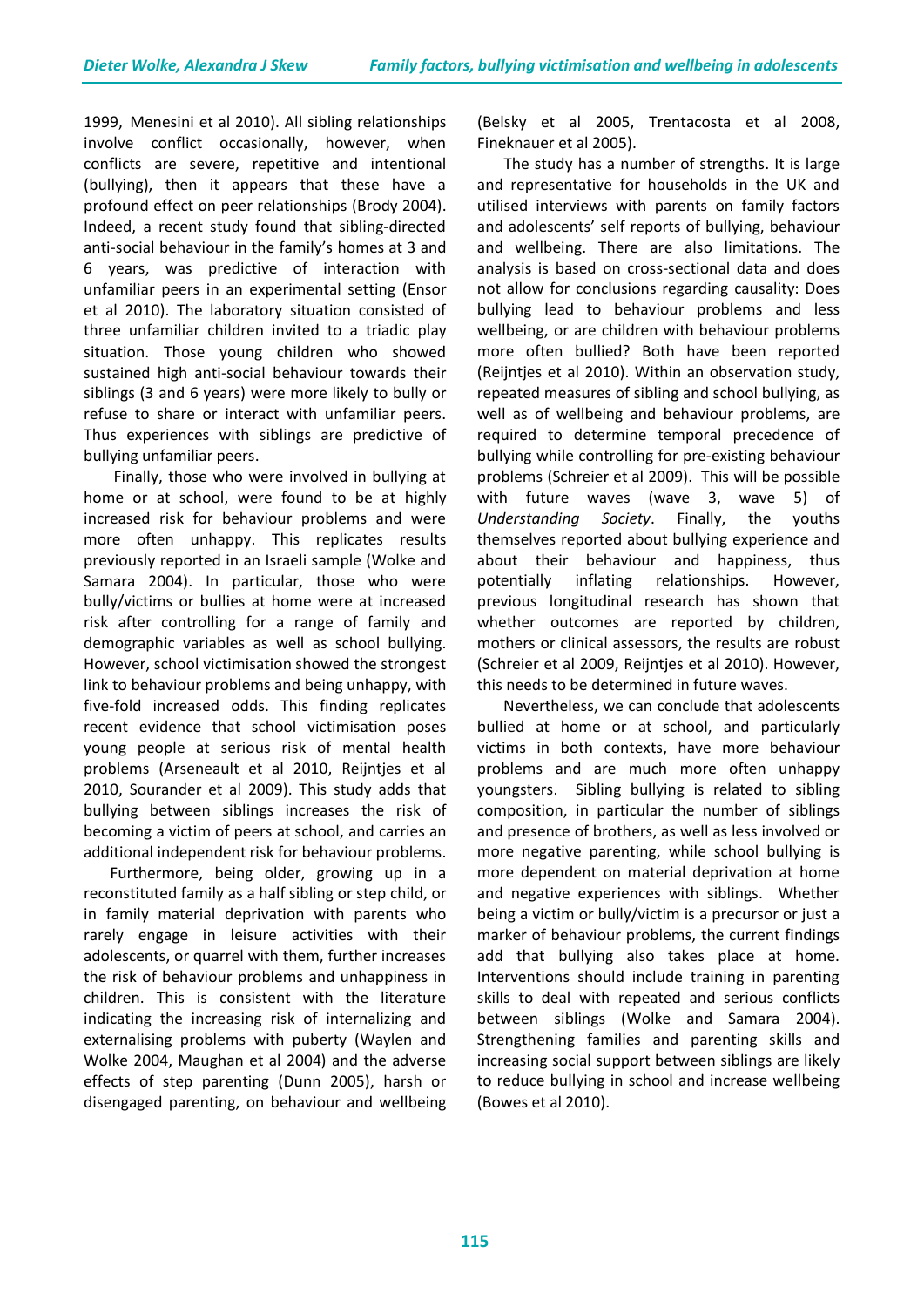# **Acknowledgements**

*Understanding Society,* the UK household longitudinal study (UKHLS)*,* is supported by the Economic and Social Research Council (ESRC): Understanding Society: The UK Longitudinal Household Study (RES-586-47- 0001); Understanding Society and the UK Longitudinal Studies Centre (RES-586-47-0002). Prof. Dieter Wolke is Co-Principal Investigator of the UKHLS and preparation of the paper was partly supported by the ESRC.

# **References**

- Aguilar B, O'Brien KM, August GJ, Aoun SL and Hektner JM. (2001) [Relationship Quality of Aggressive](http://www.springerlink.com/content/hn3x6352141283h6/)  [Children and Their Siblings: A Multiinformant, Multimeasure Investigation.](http://www.springerlink.com/content/hn3x6352141283h6/) *Journal of Abnormal Child Psychology,* 29**,** 479-489.
- Analitis F, Velderman MK, Ravens-Sieberer U, Detmar S, Erhart M, Herdman M, Berra S, Alonso J and Rajmil L. (2009) [Being Bullied: Associated Factors in Children and Adolescents 8 to](http://pediatrics.aappublications.org/content/123/2/569) 18 Years Old in 11 [European Countries.](http://pediatrics.aappublications.org/content/123/2/569) *Pediatrics,* 123**,** 569-577.
- Arseneault L, Bowes L and Shakoor S. (2009) [Bullying victimization in youths and mental health problems:](http://journals.cambridge.org/action/displayAbstract?fromPage=online&aid=7436200)  ["Much ado about nothing"?](http://journals.cambridge.org/action/displayAbstract?fromPage=online&aid=7436200) *Psychological Medicine,*First View**,** 1-13.
- Arseneault L, Cannon M, Fisher, HL, Polanczyk G, Moffitt TE and Caspi A. (2011) Childhood Trauma and [Children's Emerging Psychotic Symptoms: A Genetically Sensitive Longitudinal Cohort Study.](http://ajp.psychiatryonline.org/article.aspx?articleid=102559) *American Journal of Psychiatry,* 168**,** 65-72.
- Azmitia M and Hesser J. (1993) Why siblings are important agents of cognitive development: a comparison of [siblings and peers.](http://onlinelibrary.wiley.com/doi/10.1111/j.1467-8624.1993.tb02919.x/abstract) *Child Development,* 64**,** 430-444.
- Baldry A and Farrington DP. (2005) **Protective factors as moderators of risk factors in adolescence bullving**. *Social Psychology of Education* 8**,** 263-284.
- Baldry AC and Farrington DP. (1998) [Parenting influences on bullying and victimisation.](http://onlinelibrary.wiley.com/doi/10.1111/j.2044-8333.1998.tb00364.x/abstract) *Legal and Criminological Psychology,* 3**,** 237-254.
- Ball HA, Arseneault L, Taylor A, Maughan B, Caspi A and Moffitt TE. (2008) [Genetic and environmental](http://onlinelibrary.wiley.com/doi/10.1111/j.1469-7610.2007.01821.x/abstract)  [influences on victims, bullies and bully-victims in childhood.](http://onlinelibrary.wiley.com/doi/10.1111/j.1469-7610.2007.01821.x/abstract) *Journal of Child Psychology and Psychiatry,* 49**,** 104-112.
- Bandura A. (1973) *Aggression: A social learning analysis.* Prentice-Hall, Englewood Cliffs, N.J.
- Barker ED, Boivin M, Brendgen M, Fontaine N, Arseneault L, Vitaro F, Bissonnette C and Tremblay RE. (2008) [Predictive Validity and Early Predictors of Peer-Victimization Trajectories in Preschool.](http://archpsyc.ama-assn.org/cgi/content/abstract/65/10/1185) *Archives of General Psychiatry,* 65**,** 1185-1192.
- Bebbington PE, Bhugra D, Brugha T, Singleton N, Farrell M, Jenkins R, Lewis G and Meltzer H. (2004) [Psychosis, victimisation and childhood disadvantage: evidence from the second British National](http://bjp.rcpsych.org/content/185/3/220)  [Survey of Psychiatric Morbidity.](http://bjp.rcpsych.org/content/185/3/220) *British Journal of Psychiatry,* 185**,** 220-6.
- Belsky J, Jaffee SR, Sligo J, Woodward <sup>L</sup> and Silva PA. (2005) [Intergenerational transmission of warm-](http://onlinelibrary.wiley.com/doi/10.1111/j.1467-8624.2005.00852.x/abstract) [sensitive-stimulating parenting: A prospective study of mothers and fathers of 3-year-olds.](http://onlinelibrary.wiley.com/doi/10.1111/j.1467-8624.2005.00852.x/abstract) *Child Development,* 76**,** 384-396.
- Berdondini L and Smith PK. (1996) Cohesion andpower in the families of children involved in bully victim [problems at school: An Italian replication.](http://onlinelibrary.wiley.com/doi/10.1111/j.1467-6427.1996.tb00036.x/abstract) *Journal of Family Therapy,* 18**,** 99-102.
- Bowers L, Smith PK and Binney V. (1992) [Cohesion and power in the families of children involved in](http://onlinelibrary.wiley.com/doi/10.1046/j..1992.00467.x/abstract)  [bully/victim problems at school.](http://onlinelibrary.wiley.com/doi/10.1046/j..1992.00467.x/abstract) *Journal of Family Therapy,* 14**,** 371-387.
- Bowers L, Smith PK and Binney V. (1994) Perceived family relationships of bullies, victims and bully-victims [in middle childhood.](http://spr.sagepub.com/content/11/2/215) *Journal of Social and Personal Relationships,* 11**,** 215-232.
- Bowes L, Maughan B, Caspi A, Moffitt TE and Arseneault L. (2010) [Families promote emotional and](http://onlinelibrary.wiley.com/doi/10.1111/j.1469-7610.2010.02216.x/abstract)  [behavioural resilience to bullying: evidence of an environmental effect.](http://onlinelibrary.wiley.com/doi/10.1111/j.1469-7610.2010.02216.x/abstract) *Journal of Child Psychology and Psychiatry,* 51**,** 809-817.
- Bowes LMS, Arseneault LPD, Maughan BPD, Taylor APD, Caspi APD and Moffitt TEPD. (2009) School, [Neighborhood, and Family Factors Are Associated With Children's Bullying Involvement: A Nationally](http://www.sciencedirect.com/science/article/pii/S089085670960071X)  [Representative Longitudinal Study.](http://www.sciencedirect.com/science/article/pii/S089085670960071X) *Journal of the American Academy of Child & Adolescent Psychiatry,* 48**,** 545-553.
- Brody GH. (2004) [Siblings' Direct and Indirect Contributions to Child Development.](http://cdp.sagepub.com/content/13/3/124) *Current Directions in Psychological Science,* 13**,** 124-126.
- Bronfenbrenner U. (1977) [Toward an experimental ecology of human development.](http://psycnet.apa.org/journals/amp/32/7/513/) *American Psychologist,* 32**,** 513-531.
- Bronfenbrenner U. (1979) *The ecology of human development: Experiments by nature and design,* Harvard University Press, Cambridge, MA.
- Cicirelli VG. (1995) *Sibling relationships across the lifespan,* Plenum Press, New York.
- Dishion TJ, French DC and Patterson G. (1995) The development and ecology of antisocial behavior. *In:* D. Cicchetti and DJ Cohen. eds. *Developmental psychopathology, Vol.2: Risk, disorder, and adaptation.* John Wiley & Sons, New York.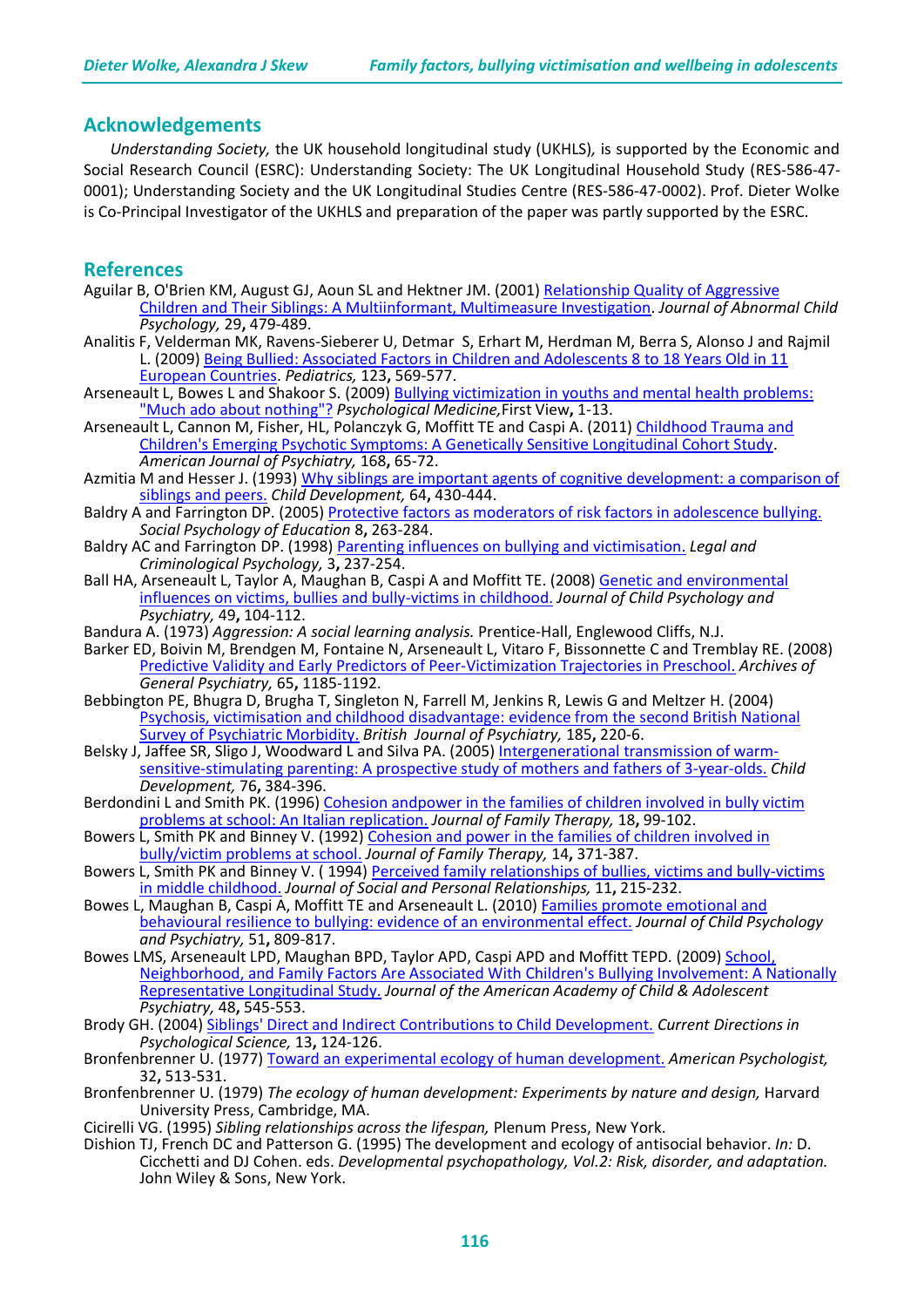- Due P, Merlo J, Harel-Fisch Y, Damsgaard MT, Soc MS, Holstein BE, Soc MS, Hetland J, Currie C, Gabhainn SN, De Matos MG and Lynch J. (2009) Socioeconomic Inequality in Exposure to Bullying During [Adolescence: A Comparative, Cross-Sectional, Multilevel Study in 35 Countries.](http://ajph.aphapublications.org/cgi/content/abstract/99/5/907) *American Journal of*
- *Public Health,* <sup>99</sup>**,** 907-914. Duncan RD. (1999) [Peer and sibling aggression: an investigation of intra-](http://jiv.sagepub.com/content/14/8/871) and extra-familial bullying. *Journal of Interpersonal Violence,* 14**,** 871-886.
- Dunn J. (2005) [Daddy doesn't live here anymore.](http://www.thepsychologist.org.uk/archive/archive_home.cfm?volumeID=18&editionID=114&ArticleID=799)*The Psychologist,* 18**,** 28-31.
- Ensor R, Marks A, Jacobs L and Hughes C. (2010) Trajectories of antisocial behaviour towards siblings predict [antisocial behaviour towards peers.](http://onlinelibrary.wiley.com/doi/10.1111/j.1469-7610.2010.02276.x/abstract) *Journal of Child Psychology and Psychiatry,* 51**,** 1208-1216.
- Fergusson D, Swain-Campbell N and Horwood J. (2004) [How does childhood economic disadvantage lead to](http://onlinelibrary.wiley.com/doi/10.1111/j.1469-7610.2004.t01-1-00288.x/abstract)  [crime?](http://onlinelibrary.wiley.com/doi/10.1111/j.1469-7610.2004.t01-1-00288.x/abstract)*Journal of Child Psychology and Psychiatry,* 45**,** 956-966.
- Fineknauer C, Engels RCME and Baumeister RF. (2005) Parenting behaviour and adolescent behavioural and [emotional problems: The role of self-control.](http://jbd.sagepub.com/content/29/1/58) *International Journal of Behavioral Development,* 29**,** 58-69.
- Gass K, Jenkins J and Dunn J. (2007) [Are sibling relationships protective? A longitudinal study.](http://onlinelibrary.wiley.com/doi/10.1111/j.1469-7610.2006.01699.x/abstract) *Journal of Child Psychology and Psychiatry,* 48**,** 167-175.
- Georgiou S. (2008) [Parental style and child bullying and victimization experiences at school.](http://www.springerlink.com/content/2016w83626j61350/) *Social Psychology of Education,* 11, 213-227.
- Goodman R. (2001). [Psychometric properties of the strengths and difficulties questionnaire.](http://www.sciencedirect.com/science/article/pii/S0890856709605438) *Journal of the American Academy of Child Adolescent Psychiatry,* 40**,** 1337-45.
- Hamburger ME, Basile KC and Vivola AM. (2011) *[Measuring bullying victimization, perpetration, and](http://www.cdc.gov/violenceprevention/pub/measuring_bullying.html)  [bystander experiences: A compendium of assessment tools.](http://www.cdc.gov/violenceprevention/pub/measuring_bullying.html)* Center for Disease Control and Prevention, National Center for Injury Prevention and Control, Atlanta, GA. <http://www.cdc.gov/violenceprevention/>
- Hart CH, Nelson DA, Robinson CC, Olsen SF, Mcneilly-Choque MK, Porter CL and McKee TR. (2000) Russian [parenting styles and family processes: Linkages with subtypes of victimisation and aggression.](http://psycnet.apa.org/psycinfo/2008-01410-003) *In:* KA
- Westport, CT.<br>Hawker DJS and Boulton MJ. (2000) Twenty years' research on peer victimization and psychosocial [adjustment: a meta-analytic review of cross-sectional studies.](http://onlinelibrary.wiley.com/doi/10.1111/1469-7610.00629/abstract) *Journal of Child Psychology and Psychiatry,* 41**,** 441-456.
- Hawley PH. (1999) [The Ontogenesis of Social Dominance: A Strategy-Based Evolutionary Perspective.](http://www.sciencedirect.com/science/article/pii/S0273229798904701) *Developmental Review,* 19**,** 97-132.
- Haynie DL, Nansel T, Eitel P, Crump AD, Saylor K, Yu K and Simons-Morton B. (2001) [Bullies, victims, and](http://jea.sagepub.com/content/21/1/29)  [bully/victims: Distinct groups of at-risk youth.](http://jea.sagepub.com/content/21/1/29) *Journal of Early Adolescence,* 21**,** 29–49.
- Ingoldsby EM, Shaw DS and Garcia MM. (2001) [Intrafamily conflict in relation to boys' adjustment at school.](http://journals.cambridge.org/action/displayAbstract?fromPage=online&aid=67569) *Development and Psychopathology,* 13**,** 35-52.
- Jenkins J, Simpson A, Dunn J, Rasbash J and O'Connor TG. (2005) Mutual influence of marital conflict and [children's behavior problems: Shared and nonshared family risks.](http://onlinelibrary.wiley.com/doi/10.1111/j.1467-8624.2005.00827.x/abstract) *Child Development,* 76**,** 24-39.
- Knies G. (2011) Life satisfaction and material well-being of young people in the UK. In S McFall. ed. *Understanding Society: Early findings from the first wave of the UK's household longitudinal study.* Economic and Social Research Council, London.
- Kumpulainen K, Rasanen E and Puura K. (2001) Psychiatric Disorders and the Use of Mental Health Among [Children Involvedin Bullying.](http://onlinelibrary.wiley.com/doi/10.1002/ab.3/abstract) *Aggressive Behavior,* 27**,** 102-110.
- Ladd GW and Kochenderfer-Ladd B. (1998) Parenting Behaviors and Parent-Child Relationships: Correlates of [Peer Victimisation in Kindergarten?](http://psycnet.apa.org/journals/dev/34/6/1450/) *Developmental Psychology,* 34**,** 1450-1458.
- Maughan B, Rowe R, Messer J, Goodman R and Meltzer H. (2004) [Conduct Disorder and Oppositional Defiant](http://onlinelibrary.wiley.com/doi/10.1111/j.1469-7610.2004.00250.x/abstract)  [Disorder in a national sample: developmental epidemiology.](http://onlinelibrary.wiley.com/doi/10.1111/j.1469-7610.2004.00250.x/abstract) *Journal of Child Psychology and Psychiatry,* 45**,** 609-621.
- Menesini E, Camodeca M and Nocentini A. (2010) Bullying among siblings: The role of personality and [relational variables.](http://onlinelibrary.wiley.com/doi/10.1348/026151009X479402/abstract) *British Journal of Developmental Psychology,* 28**,** 921-939.
- Monks CP, Smith PK, Naylor P, Barter C, Ireland JL and Coyne I. (2009) [Bullying in different contexts:](http://www.sciencedirect.com/science/article/pii/S1359178909000172)  [Commonalities, differences and the](http://www.sciencedirect.com/science/article/pii/S1359178909000172) role of theory. *Aggression and Violent Behavior,* 14**,** 146-156.
- Nansel TR, Craig W, Overpeck MD, Saluja G, Ruan WJ and Health Behaviour In School-Aged Children Bullying Analyses Working Group. (2004) [Cross-national Consistency in the Relationship Between Bullying](http://archpedi.ama-assn.org/cgi/content/abstract/158/8/730)  [Behaviors and Psychosocial Adjustment.](http://archpedi.ama-assn.org/cgi/content/abstract/158/8/730) *Archives of Pediatrics and Adolescent Medicine,* <sup>158</sup>**,** 730- 736.
- 

Olweus D. (1993) *Bullying in schools: what we know and what we can do.* Blackwell Publishers, Oxford. Olweus D. (1994) Annotation: [Bullying at school: Basic factsand effects of a school based intervention](http://onlinelibrary.wiley.com/doi/10.1111/j.1469-7610.1994.tb01229.x/abstract)  [program.](http://onlinelibrary.wiley.com/doi/10.1111/j.1469-7610.1994.tb01229.x/abstract) *Journal of Child Psychology and Psychiatry,* 35**,** 1171-1190.

Pellegrini AD and Bartini M. (2001) Dominance in early adolescent boys: Affiliative and aggressive [dimensions and possible functions.](http://muse.jhu.edu/journals/merrill-palmer_quarterly/v047/47.1pellegrini.pdf) *Merrill-Palmer Quarterly,* 47**,** 142-163.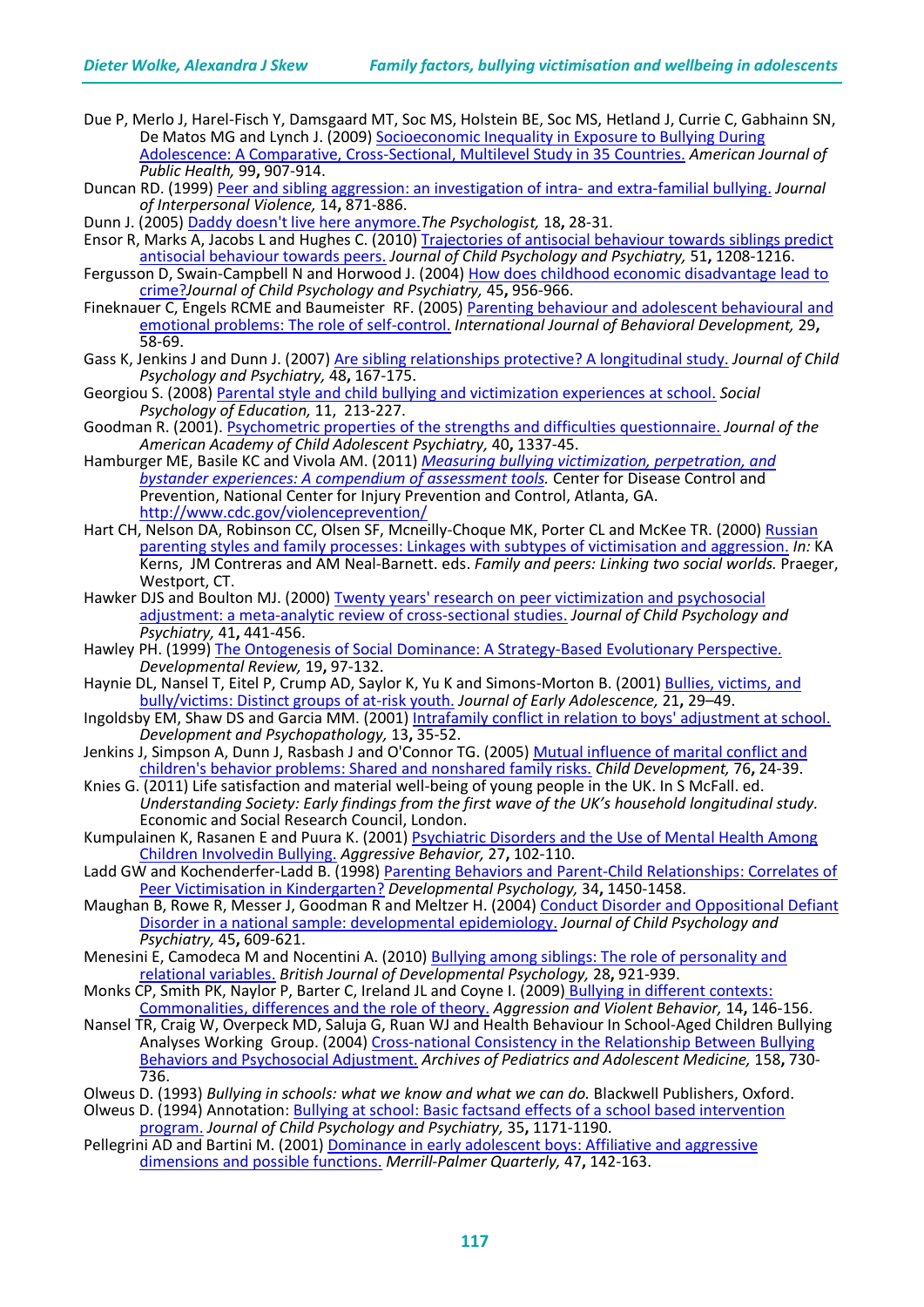- Perren S and Hournung R. (2005) [Bulling and delinquency in adolescence: Victim's and perpetrators' family](http://www.sciencedirect.com/science/article/pii/S1421018505600056)  [and peer relations.](http://www.sciencedirect.com/science/article/pii/S1421018505600056) *Swiss Journal of Psychology* 64**,** 51-64.
- Reijntjes A, Kamphuis JH, Prinzie P and Telch MJ. (2010) [Peer victimization and internalizing problems in](http://www.sciencedirect.com/science/article/pii/S0145213410000505)  [children: A meta-analysis of longitudinal studies.](http://www.sciencedirect.com/science/article/pii/S0145213410000505) *Child Abuse & Neglect,* 34**,** 244-252.
- Samara M and Smith PK. (2008) [How schools tackle bullying, and the use of whole school policies: changes](http://www.tandfonline.com/doi/abs/10.1080/01443410802191910)  [over the last decade.](http://www.tandfonline.com/doi/abs/10.1080/01443410802191910) *Educational Psychology,* 28**,** 663-676.
- Sapouna M, Wolke D, Vannini N, Watson S, Woods S, Schneider W, Enz S and Aylett R. (2011) [Individual and](http://onlinelibrary.wiley.com/doi/10.1111/j.2044-8279.2011.02022.x/abstract)  [social network predictors of the short-term stability of bullying vicitimization in the United Kingdom](http://onlinelibrary.wiley.com/doi/10.1111/j.2044-8279.2011.02022.x/abstract)  [and Germany.](http://onlinelibrary.wiley.com/doi/10.1111/j.2044-8279.2011.02022.x/abstract) *British Journal of Educational Psychology*. (doi: 10.1111/j.2044-8279.2011.02022.x).
- Schafer M, Korn S, Brodbeck FC, Wolke D and Schulz H. (2005) Bullying roles in changing contexts: The [stability of victim and bully roles from primary to secondary school.](http://jbd.sagepub.com/content/29/4/323) *International Journal of Behavioral Development,* 29**,** 323-335.
- Schreier A, Wolke D, Thomas K, Horwood J, Hollis C, Gunnell D, Lewis G, Thompson A, Zammit S, Duffy L, Salvi G and Harrison G. (2009) Prospective Study of Peer Victimization in Childhood and Psychotic [Symptoms in a Nonclinical Population at Age 12 Years.](http://archpsyc.ama-assn.org/cgi/reprint/66/5/527.pdf) *Archives of General Psychiatry,* 66**,** 527-536.
- Shields A and Cicchetti D. (2001) [Parental maltreatment and emotion dysregulation as risk factors for](http://www.tandfonline.com/doi/abs/10.1207/S15374424JCCP3003_7)  [bullying and victimization in middle childhood.](http://www.tandfonline.com/doi/abs/10.1207/S15374424JCCP3003_7) *Journal of Clinical Child Psychology* 30**,** 349-363.
- Smith PK. (2004) [Bullying: recent developments.](http://stmaryseminars.tripod.com/sitebuildercontent/sitebuilderfiles/3smith.pdf) *Child and Adolescent Mental Health,* 9**,** 98-103.
- Smith PK, Morita Y, Junger-Tas J, Olweus D, Catalano R and Slee P. (1999) *The nature of school bullying: A cross-national perspective,* London, Routledge.
- Smith PK and Myron-Wilson R. (1998) [Parenting and school bullying.](http://ccp.sagepub.com/content/3/3/405) *Clinical Child Psychology and Psychiatry,* 3**,** 405-417.
- Sourander A, Jensen P, Ronning JA, Niemela S, Helenius H, Sillanmaki L, Kumpulainen K, Piha J, Tamminen T, Moilanen I and Almqvist F. (2007) [What Is the Early Adulthood Outcome of Boys Who Bully or Are](http://pediatrics.aappublications.org/content/120/2/397)  [Bullied in Childhood? The Finnish "From a Boy to a Man" Study.](http://pediatrics.aappublications.org/content/120/2/397) *Pediatrics,* 120**,** 397-404.
- Sourander A, Ronning J, Brunstein-Klomek A, Gyllenberg D, Kumpulainen K, Niemela S, Helenius H, Sillanmaki L, Ristkari T, Tamminen T, Moilanen I, Piha J and Almqvist F. (2009) [Childhood Bullying Behavior and](http://archpsyc.ama-assn.org/cgi/content/abstract/66/9/1005)  [Later Psychiatric Hospital and Psychopharmacologic Treatment: Findings From the Finnish 1981 Birth](http://archpsyc.ama-assn.org/cgi/content/abstract/66/9/1005) [Cohort Study.](http://archpsyc.ama-assn.org/cgi/content/abstract/66/9/1005) *Archives of General Psychiatry,* 66**,** 1005-1012.
- Sroufe LA, Coffino B and Carlson EA. (2010) Conceptualizing the role of early experience: Lessons from the [Minnesota longitudinal study.](http://www.sciencedirect.com/science/article/pii/S0273229709000409) *Developmental Review,* 30**,** 36-51.
- Stassen Berger K. (2007) [Update on bullying at school: Science forgotten?](https://webspace.utexas.edu/lab3346/School%20Bullying/Berger2007/Berger2007.pdf) *Developmental Review,* <sup>27</sup>**,** 90- 126.
- Stormshak EA, Bellanti CJ and Bierman KL. (1996) [The quality of sibling relationships and the development of](http://www.sciencedirect.com/science/article/pii/S0012164902006514)  [social competence and behavioral control in aggressvie children.](http://www.sciencedirect.com/science/article/pii/S0012164902006514) *Developmental Psychology,* <sup>32</sup>**,** 79- 89.
- Sugden K, Arseneault L, Harrington H, Moffitt TE, Williams B and Caspi A. (2010) Serotonin Transporter Gene [Moderates the Development of Emotional Problems Among Children Following Bullying](http://www.sciencedirect.com/science/article/pii/S0890856710002844)  [Victimization.](http://www.sciencedirect.com/science/article/pii/S0890856710002844) *Journal of the American Academy of Child & Adolescent Psychiatry,* 49**,** 830-840.
- Swearer SM and Doll B. (2001) [Bullying in schools.](http://www.tandfonline.com/doi/abs/10.1300/J135v02n02_02) *Journal of Emotional Abuse,* 2**,** 7-23.
- Trentacosta CJ, Hyde LW, Shaw DS, Dishion TJ, Gardner F and Wilson M. (2008) The relations among [cumulative risk, parenting, and behavior problems during early childhood.](http://onlinelibrary.wiley.com/doi/10.1111/j.1469-7610.2008.01941.x/abstract) *Journal of Child Psychology and Psychiatry,* 49**,** 1211-1219.
- Veenstra R, Lindenberg S, Oldehinkel AJ, De Winter AF, Verhulst FC, and Ormel J. (2005) Bullying and [victimization in elementary schools: A comparison of bullies, victims, Bully/Victims, and uninvolved](http://www.gmw.rug.nl/~veenstra/CV/TRAILS_Veenstra_DP05.pdf)  [preadolescents.](http://www.gmw.rug.nl/~veenstra/CV/TRAILS_Veenstra_DP05.pdf) *Developmental Psychology,* 41**,** 672-682.
- Waylen A and Wolke D. (2004) Sex 'n' drugs 'n' Rock 'n' Roll: the Meaning and Social Consequences of [Pubertal Timing.](http://www.eje-online.org/content/151/Suppl_3/U151) *European Journal of Endocrinology,* 151**,** 1-10.
- Whitney I and Smith PK. (1993) A survey of the nature and extent of bullyingin junior/middle and secondary [schools.](http://www.tandfonline.com/doi/abs/10.1080/0013188930350101) *Educational Research,* 35, 3-25.
- Williams C, Horwood J, Northstone K, Herrick D, Waylen A, Wolke D and Grp AS. (2006) The timing of [patching treatment and a child's wellbeing.](http://bjo.bmj.com/content/90/6/670) *British Journal of Ophthalmology,* 90**,** 670-671.
- Wolke D and Samara MM. (2004) Bullied by siblings: association with peer victimisation and behaviour [problems in Israeli lower secondary school children.](http://onlinelibrary.wiley.com/doi/10.1111/j.1469-7610.2004.t01-1-00293.x/abstract) *Journal of Child Psychology and Psychiatry,* 45, 1015-1029.
- Wolke D and Skew AJ. (2011) [Bullied at home and at school: Relationship to behaviour problems and](http://research.understandingsociety.org.uk/files/research/findings/early-findings/4%20Early%20findings%20Chapter%204.pdf)  [unhappiness.](http://research.understandingsociety.org.uk/files/research/findings/early-findings/4%20Early%20findings%20Chapter%204.pdf) In S McFall. ed. *Understanding Society: Early findings from the first wave of the UK's*
- *h* Wolke D and Skew AJ. (2012) Bullying among siblings. *International Journal of Adolescent Medicine and Health,* 24,( forthcoming)
- Wolke D, Woods S, Bloomfield L and Karstadt L. (2000) The association between direct and relational [bullying and behaviour problems among primary school children.](http://onlinelibrary.wiley.com/doi/10.1111/1469-7610.00687/abstract) *Journal of Child Psychology and Psychiatry,* 41**,** 989-1002.